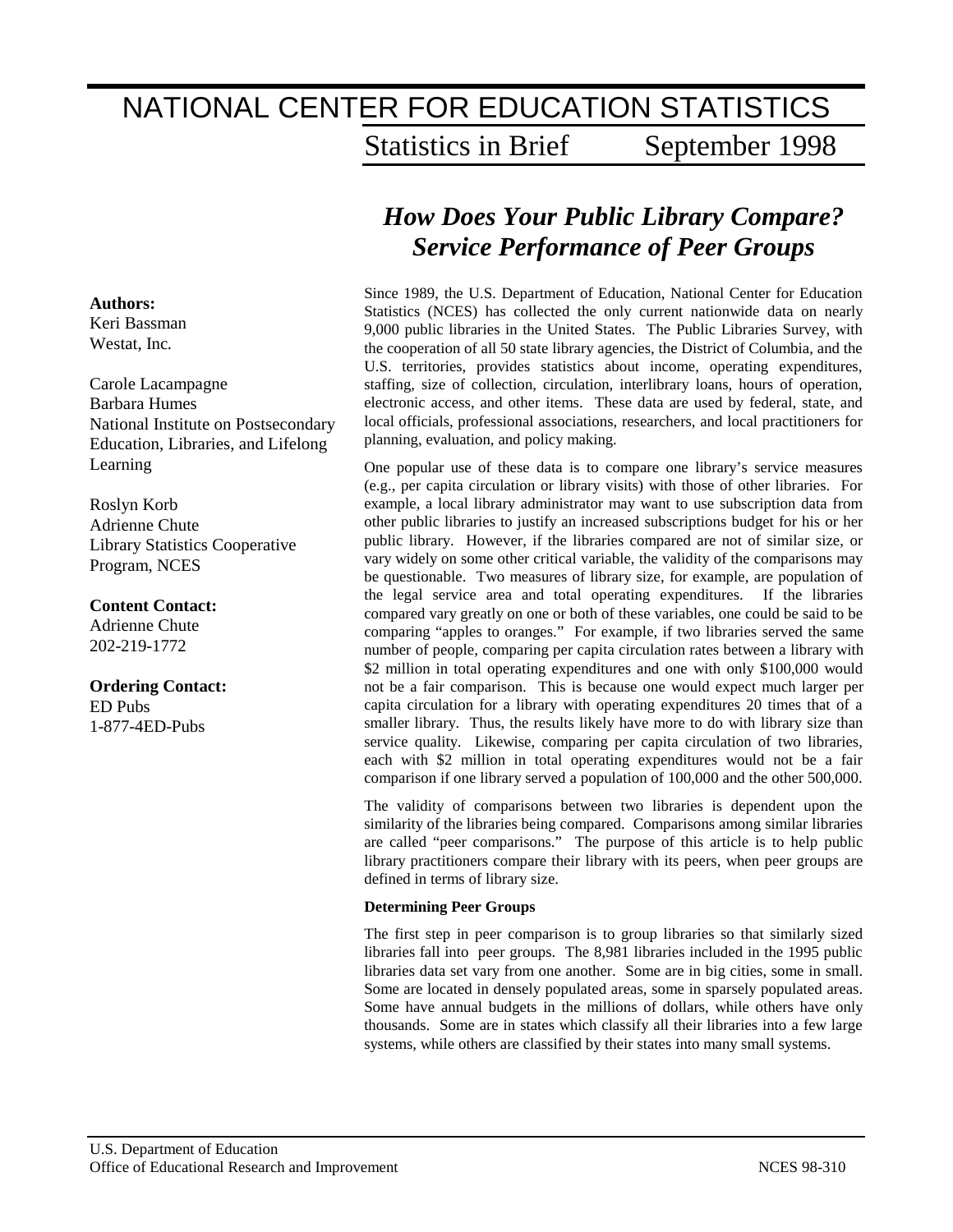This report categorized the almost 9,000 public libraries in the public library data set into peer groups based on size of population of the legal service area<sup>1</sup> and total operating expenditures<sup>2</sup> to control for variability in size. The categories used were identified by NCES in consultation with various experts in public library operations and have been used in previous Public Libraries Survey Publications. The categories are as follows:

#### **Population of the Legal Service Area:**

 Less than 1,000 1,000 to 2,499 2,500 to 4,999 5,000 to 9,999 10,000 to 24,999 25,000 to 49,999 50,000 to 99,999 100,000 to 249,999 250,000 to 499,999 500,000 to 999,999 1,000,000 or more

#### **Total Operating Expenditures:**

 Less than \$10,000 \$10,000 to \$49,999 \$50,000 to \$99,999 \$100,000 to \$199,999 \$200,000 to \$399,999 \$400,000 to \$699,999 \$700,000 to \$999,999 \$1,000,000 to \$4,999,999 \$5,000,000 or more

Once libraries were assigned to peer groups based on these two variables, comparisons of service performance were made. For the purpose of this report, service performance was defined in terms of five public library input variables<sup>3</sup> (public library service hours per year, total librarians, total ALA-MLS<sup>4</sup> librarians, total number of subscriptions, and total number of books and serials) and seven output variables (library visits per capita, children's program attendance, circulation of children's materials, interlibrary loans received per 1,000 population, interlibrary loans provided, total per capita reference transactions, and total per capita circulation). It should be noted that these 12 service performance variables were selected by the authors of this publication on the assumption that these would be of general interest to the reader.

#### **Tables**

Table 1 shows the number of public libraries in each peer group defined by population of legal service and total operating expenditures. Tables 2 through 14 compare the median service performance input and output variables for each peer group. Tables 2 through 14 may be used to compare an individual public library's performance with

the median performance of libraries with similar populations of legal service area and total operating expenditures.

As noted, the cells for all tables in this report, with the exception of table 1, report medians. The median is the exact point which divides a distribution in half. The median is the most most accurate measure of central tendency in a distribution skewed by extreme *high* or *low* values. Peer groups with fewer than 10 public libraries present an increased risk of yielding unreliable estimates, thus medians in such cases were not reported. The tables of this report describe the following:

- Table 1— The number of public libraries included in each peer group.
- Table 2— The median number of public library visits per capita of the population of the legal service area.
- Table 3— The median number of public service hours per year for public libraries.
- Table  $4$  The median of the mean<sup>5</sup> number of public service hours per outlet, per year for public libraries.
- Table 5— Median children's program attendance for public libraries.
- Table 6— Median circulation of children's materials in public libraries.
- Table 7— Median number of interlibrary loans received by public libraries from other libraries per 1,000 population of the legal service area.
- Table 8— Median number of interlibrary loans provided by public libraries to other libraries.
- Table 9— Median number of public libraries reference transactions per capita of the population of the legal service area.
- Table 10—Median public library total circulation per capita of population of the legal service area.
- Table 11—Median number of total librarians in public libraries.
- Table 12—Median number of ALA-MLS librarians in public libraries.
- Table 13—Median number of subscriptions for public **libraries**
- Table 14—Median number of book and serial volumes for public libraries.

**Caveats in using the public library data for peer comparisons:** It must be noted that certain factors such as proximity to other libraries or bookstores, building size, geographic differences, or presence of other community activities can account for differences in a library's service performance compared to its peers.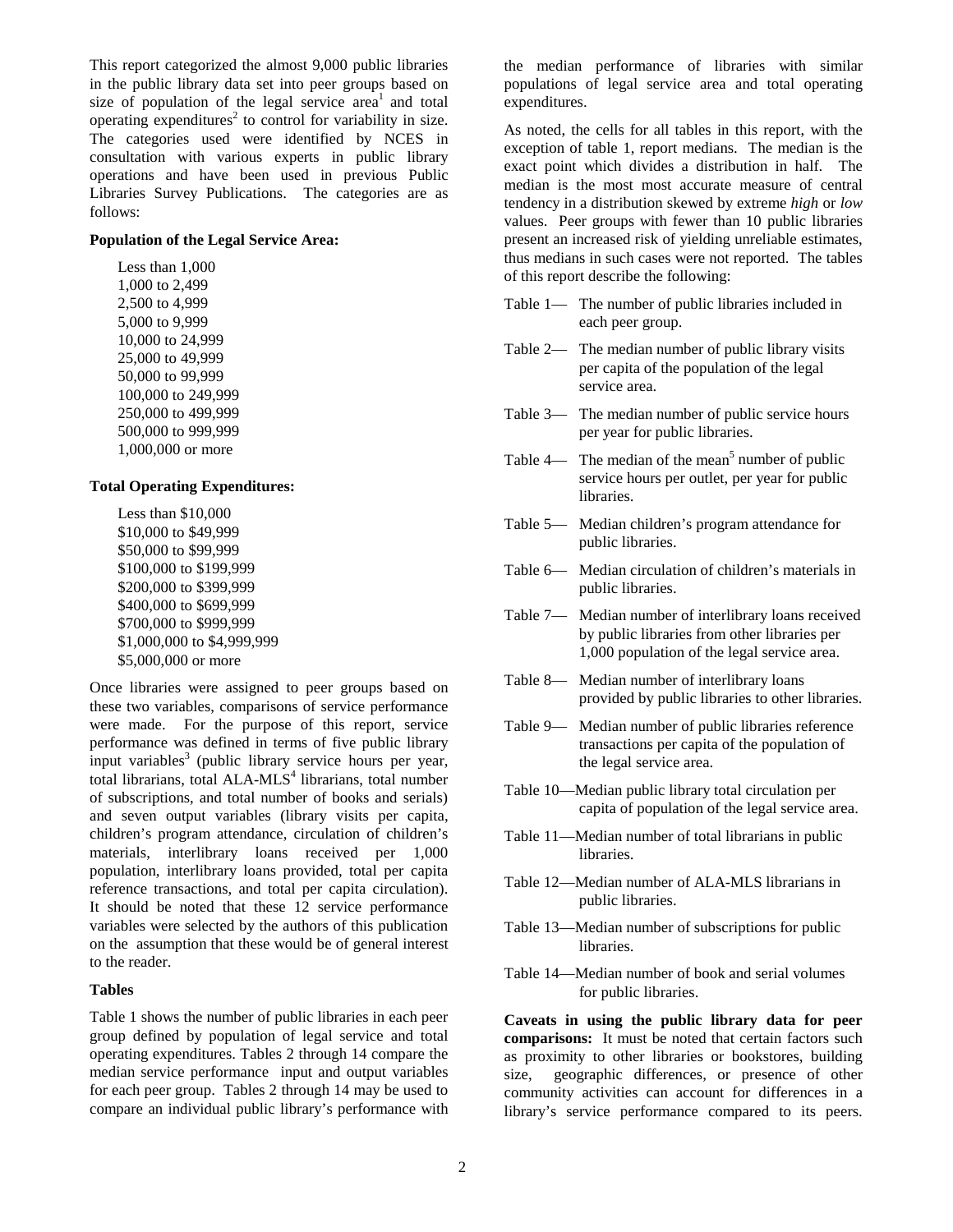However, such factors are not addressed in this article nor addressed in the public library data set.

#### **Technical Notes**

#### **Survey Universe**

The respondents for the public library survey were the 8,981 public libraries identified in the 50 states and the District of Columbia by state library agencies. If State library agencies identified libraries on Native American Reservations, they were included in the data base. Data were not collected from military libraries that provide public library services or from libraries that serve the residents of institutions.

#### **Survey Response**

**Unit response.** A total of 8,763 of the 8,981 public libraries responded to the Public Libraries Survey, for a unit response rate of 97.6 percent. Respondents to the survey are defined as public library administrative entities for which population of the legal service area was reported and which responded to at least three of the five following survey items: total paid employees, total income, total operating expenditures, book/serial volumes, and total circulation.

#### **Data Collection and Use of Technology**

The Public Libraries Survey, FY 1995 was mailed to the states in late-May, 1996 and had a due date of July 31, 1996. The last state submission was received in mid-March, 1997. States reported their data to NCES using a personal computer software provided by NCES known as DECPLUS (Data Entry Conversion, Public Library Universe System). DECPLUS permits direct data entry or the import of data from machine-readable files (e.g., Lotus 1-2-3, dBASE, or ASCII). Data reported on this survey are usually only part of the data most states collect from their local public libraries. Most states collect data from their public libraries using paper forms, rather than electronically.

#### **Editing**

**State level.** The DECPLUS software has an edit program that generates on-screen error warnings during the data entry/import process, enabling the respondent to review their data and correct many errors immediately. Following data entry/import, the respondent can generate an on-screen or printed error report of data falling outside established limits, for additional review and possible revision of their data before submission of the final file to NCES. The edit checks were performed on the data included:

- 1. Relational checks
- 2. Out-of-range checks
- 3. Arithmetic checks and
- 4. Checks for invalid blanks or zeros

Respondents also used DECPLUS to generate state summary tables of their data, and single-library tables, showing data for individual public libraries. States were encouraged to review the tables for data quality problems before submitting their final data to NCES. States submitted their final data with a signed form from the Chief Officer of the State Library Agency, certifying the accuracy of their data.

Data submissions were reviewed upon receipt for completeness and states were immediately contacted to resolve any problems. Nonresponse follow-up was conducted shortly after the survey due date. After data were received from all 50 states and the District of Columbia, they were reviewed and questionable data were identified. The findings were mailed back to the States in April 1997, along with a copy of their state data. The States reviewed these findings and submitted revised data (if appropriate). The last data correction was submitted in May, 1997.

### **Imputation**

All missing items on the Fiscal Year 95 Public Libraries Survey data file were imputed except for Annual Public Service Hours. The imputation methodology was developed for NCES by the Census Bureau. For further information on imputation, see the E.D. Tab*: Public Libraries in the United States: FY 1995 (April, 1998).* Government Printing Office*.*

#### **How to Use the Tables**

The tables in this publication were designed with a userfriendly format in mind. To determine which peer group your library is part of, for any of the 14 tables, it is necessary to know the library's population of the legal service area and total annual operating expenditures.

*{Suppose "Library A" has a Population of the Legal Service Area of 11,500 people and Total Operating Expenditures of \$56,000}.*

Turn to table 1. Next, on the far left-hand column of the table identify the legal service area category that contains 11,500. Put a left-hand finger on this category. Then, across the very top row, determine which column of Total Operating Expenditure contains \$56,000. Put a right-hand finger on this category.

Now, move your left-hand finger across the table and your right-hand finger down the table until they meet.

*{Your fingers should meet on a cell containing the number 182. This means that, including "Library A," there are a total of 182 public libraries within your library's Population of the Legal Service Area and Total Operating Expenditures peer group. Follow the same procedure for table 2 and you will see that a median of 1.9 library visits were made per capita for library A's peers. The same approach should be used for the remaining tables}.*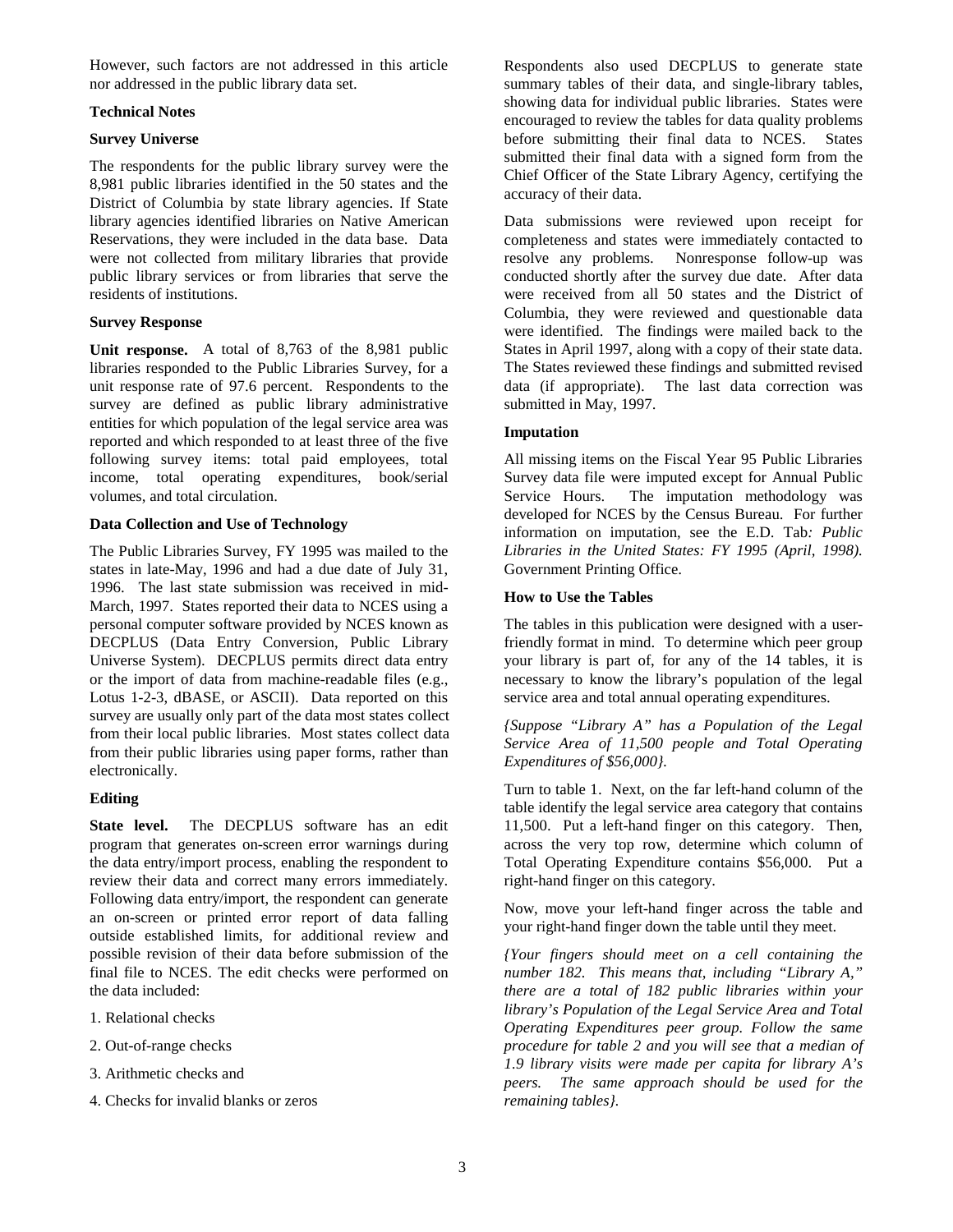#### **Notes**

<sup>1</sup>Population of the legal service area means the number of people in the geographic area for which a public library has been established to offer services and from which (or on behalf of which) the library derives income, plus any area served under contract for which the library is the primary service provider (DECPLUS User's Guide Version 2.2, 1996).

<sup>2</sup>Total operating expenditures includes total expenditures on staff, total expenditures on collection, and other operating expenditures. [Data Entry Conversion Public, Library Universe System (DECPLUS) User's Guide Version 2.2, 1996].

<sup>3</sup>Input variables are resources of the library contributing to library service at every level. Definitions for variables are included as footnotes in relevant tables.

<sup>4</sup>ALA-MLS are librarians with master's degrees from programs of library and information studies accredited by the American Library Association. (DECPLUS User's Guide; Version 2.2, 1996).

<sup>5</sup>Median of the mean was derived using a three step process which (1) partitioned each of the 8,981 public libraries into peer groups; (2) divided the total number of annual library public service hours by the total number of outlets (including branch libraries and bookmobiles) for each of the 8,981 public libraries, thus, the public service hours for all the outlets in a given public library are shown as one average; and (3) determined the median of the step two averages, for each peer group.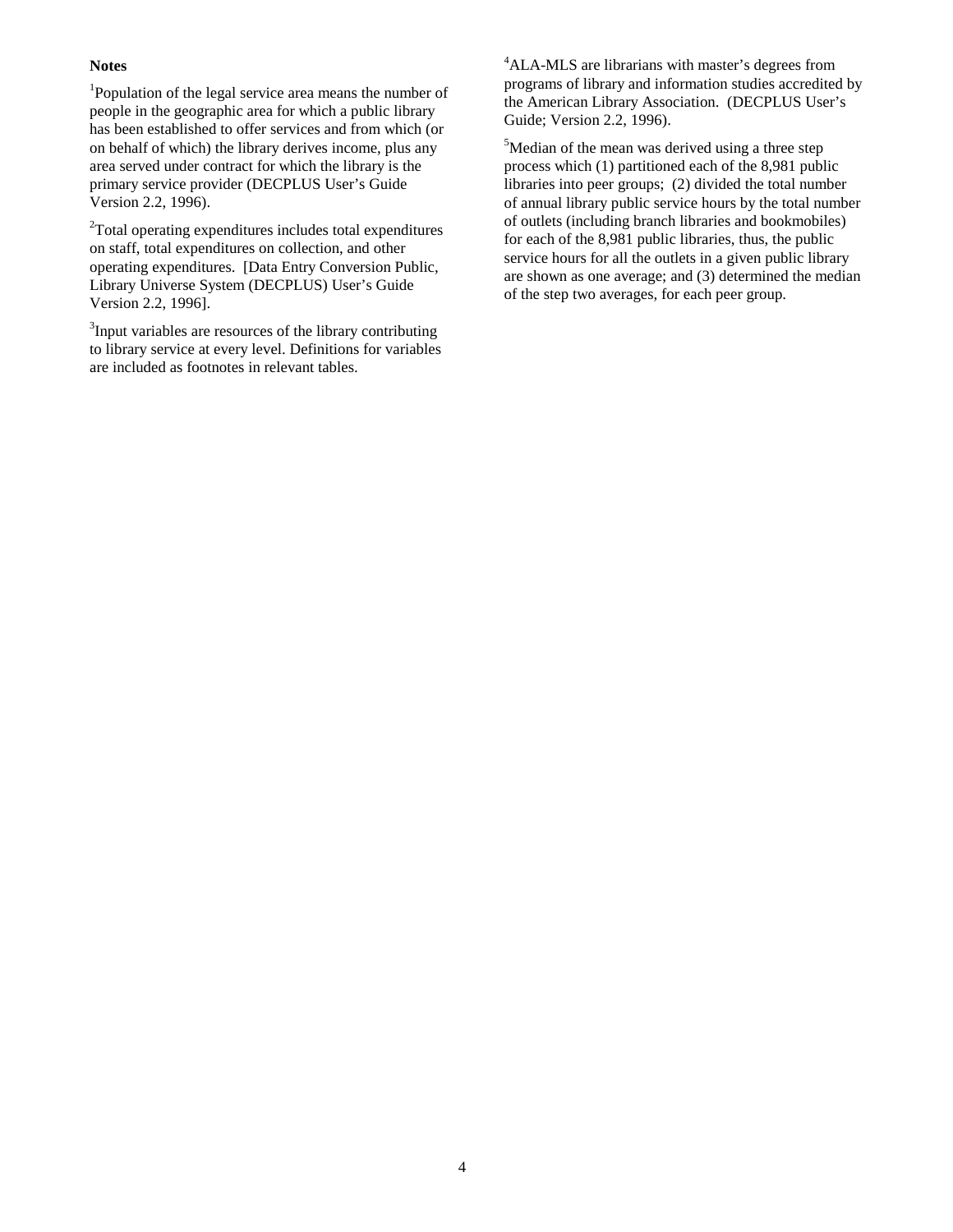|                       | <b>Total Operating Expenditures</b> |                          |                          |                          |                          |                          |                          |                          |                |              |  |
|-----------------------|-------------------------------------|--------------------------|--------------------------|--------------------------|--------------------------|--------------------------|--------------------------|--------------------------|----------------|--------------|--|
|                       | Less than                           | \$10,000 to              | \$50,000 to              | \$100,000                | \$200,000                | \$400,000                | \$700,000                | \$1,000,000              | \$5,000,000    | <b>TOTAL</b> |  |
|                       | \$10,000                            | \$49,999                 | \$99,999                 | to<br>\$199,999          | to<br>\$399,999          | to                       | to<br>\$999,999          | to                       | or more        |              |  |
|                       |                                     |                          |                          |                          |                          | \$699,999                |                          | \$4,999,999              |                |              |  |
| Pop. of               |                                     |                          |                          |                          |                          |                          |                          |                          |                |              |  |
| the Legal<br>Service  |                                     |                          |                          |                          |                          |                          |                          |                          |                |              |  |
| Area                  |                                     |                          |                          |                          |                          |                          |                          |                          |                |              |  |
| Less than             | 604                                 | 366                      | 19                       | $\overline{c}$           |                          | $\overline{c}$           | $\overline{a}$           | $\overline{a}$           |                | 993          |  |
| 1,000                 |                                     |                          |                          |                          |                          |                          |                          |                          |                |              |  |
| $1,000$ to            | 303                                 | 1,143                    | 155                      | 41                       | $\overline{2}$           | $\blacksquare$           | $\overline{\phantom{a}}$ | $\overline{\phantom{a}}$ |                | 1,644        |  |
| 2,499                 |                                     |                          |                          |                          |                          |                          |                          |                          |                |              |  |
| $2,500$ to            | 50                                  | 694                      | 418                      | 144                      | 28                       | $\overline{4}$           | $\mathbf{1}$             | $\overline{\phantom{a}}$ |                | 1,339        |  |
| 4,999                 |                                     |                          |                          |                          |                          |                          |                          |                          |                |              |  |
| 5,000 to              | 12                                  | 264                      | 476                      | 479                      | 211                      | 56                       | $\overline{4}$           | 6                        | ÷,             | 1,508        |  |
| 9.999                 |                                     |                          |                          |                          |                          |                          |                          |                          |                |              |  |
| 10,000 to             | 10                                  | 71                       | 182                      | 417                      | 530                      | 304                      | 70                       | 73                       | $\overline{a}$ | 1,657        |  |
| 24,999                |                                     |                          |                          |                          |                          |                          |                          |                          |                |              |  |
| 25,000 to             | $\overline{2}$                      | 8                        | 18                       | 72                       | 191                      | 253                      | 150                      | 168                      | 1              | 863          |  |
| 49,999                |                                     |                          |                          |                          |                          |                          |                          |                          |                |              |  |
| 50,000 to             | ٠                                   | $\mathbf{1}$             | 3                        | 11                       | 40                       | 100                      | 99                       | 253                      | $\overline{c}$ | 509          |  |
| 99.999                |                                     |                          |                          |                          |                          |                          |                          |                          |                |              |  |
| 100,000 to            | ۰                                   | $\mathbf{1}$             | $\overline{\phantom{a}}$ | $\overline{\phantom{a}}$ | $\overline{4}$           | 15                       | 21                       | 232                      | 33             | 306          |  |
| 249.999               |                                     |                          |                          |                          |                          |                          |                          |                          |                |              |  |
| 250,000 to<br>499,999 | $\qquad \qquad \blacksquare$        | $\overline{\phantom{a}}$ | $\overline{\phantom{a}}$ | $\overline{\phantom{a}}$ | $\overline{\phantom{a}}$ | 5                        | $\overline{\phantom{a}}$ | 32                       | 55             | 92           |  |
| 500,000 to            |                                     |                          |                          |                          |                          |                          |                          |                          | 50             | 50           |  |
| 999,999               | $\qquad \qquad \blacksquare$        | $\overline{\phantom{a}}$ | $\overline{\phantom{a}}$ | $\overline{\phantom{a}}$ | $\overline{\phantom{a}}$ | $\overline{\phantom{a}}$ | $\overline{\phantom{a}}$ | $\overline{\phantom{a}}$ |                |              |  |
| 1,000,000             | $\qquad \qquad \blacksquare$        | $\overline{a}$           | $\overline{\phantom{a}}$ | $\blacksquare$           | $\overline{a}$           | $\overline{\phantom{a}}$ | $\overline{a}$           | $\overline{\phantom{a}}$ | 20             | 20           |  |
| or more               |                                     |                          |                          |                          |                          |                          |                          |                          |                |              |  |
| <b>TOTAL</b>          | 981                                 | 2,548                    | 1,271                    | 1,166                    | 1,006                    | 739                      | 345                      | 764                      | 161            | 8,981        |  |

Table 1- Number of public libraries, by population of legal service area and by total operating expenditures: Fiscal Year 1995

NOTES: Population of the Legal Service Area is the number of people in the geographic area for which a public library has been established to offer services and from which (or on behalf of which) the library derives income, plus any areas served under contract for which the library is the primary service provider. (DECPLUS User's Guide; Version 2.2, 1996).

Total Operating Expenditures includes total expenditures on staff, total expenditures on collection, and other operating expenditures (DECPLUS User's Guide; Version 2.2, 1996).

"-" indicates no library in the cell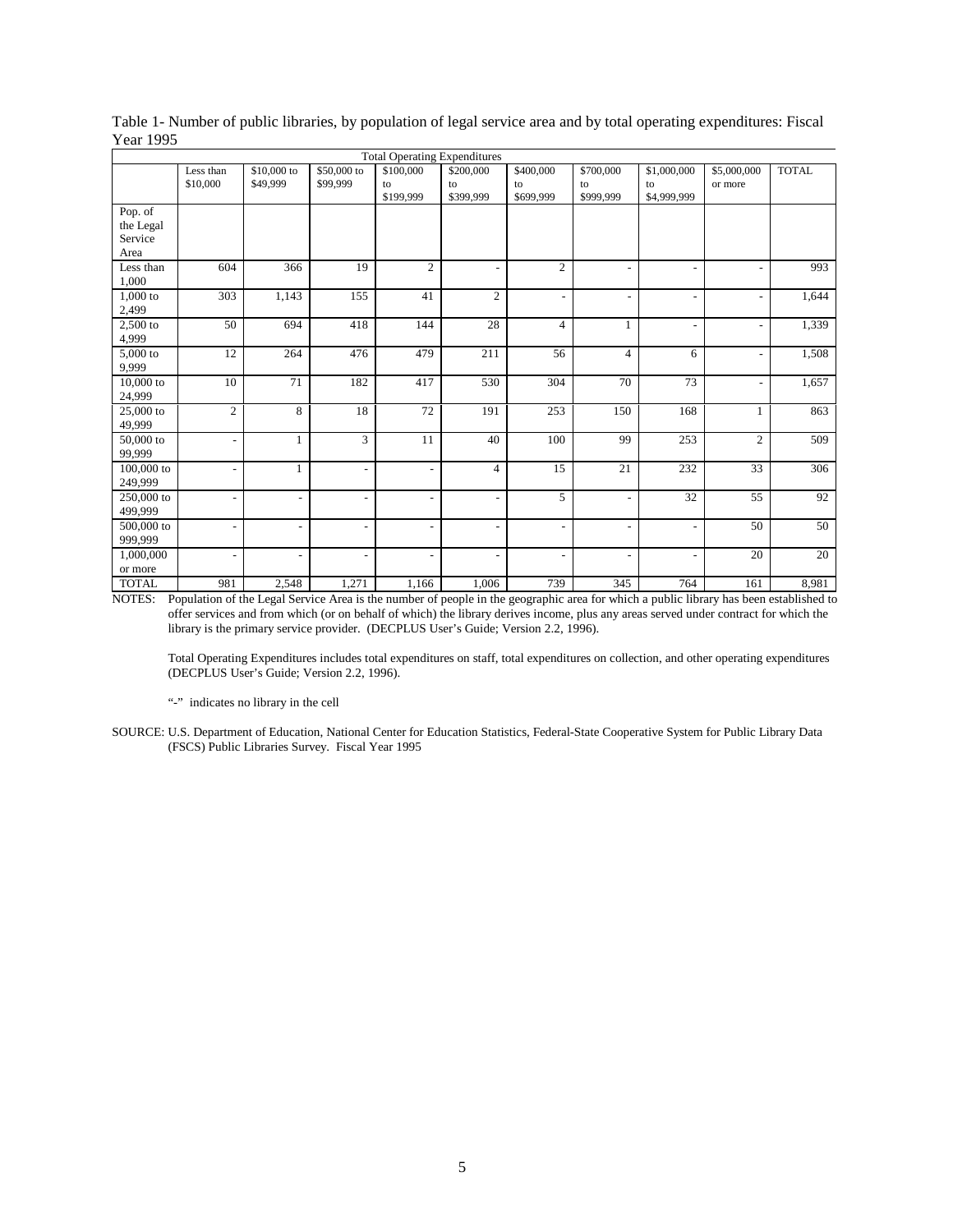|             | <b>Total Operating Expenditures</b> |                          |                          |                          |                          |                          |                          |                          |             |  |
|-------------|-------------------------------------|--------------------------|--------------------------|--------------------------|--------------------------|--------------------------|--------------------------|--------------------------|-------------|--|
|             | Less than                           | $$10,000$ to             | \$50,000 to              | \$100,000                | \$200,000                | \$400,000                | \$700,000                | \$1,000,000              | \$5,000,000 |  |
|             | \$10,000                            | \$49,999                 | \$99,999                 | to                       | to                       | to                       | to                       | to                       | or more     |  |
|             |                                     |                          |                          | \$199,999                | \$399,999                | \$699,999                | \$999,999                | \$4,999,999              |             |  |
| Pop. of the |                                     |                          |                          |                          |                          |                          |                          |                          |             |  |
| Legal       |                                     |                          |                          |                          |                          |                          |                          |                          |             |  |
| Service     |                                     |                          |                          |                          |                          |                          |                          |                          |             |  |
| Area        |                                     |                          |                          |                          |                          |                          |                          |                          |             |  |
| Less than   | 3.4                                 | 6.0                      | 13.1                     | $---$                    |                          | $---$                    | ٠                        | ٠                        |             |  |
| 1,000       |                                     |                          |                          |                          |                          |                          |                          |                          |             |  |
| $1,000$ to  | 1.9                                 | 4.0                      | 7.3                      | 10.4                     | $---$                    | ٠                        | $\overline{\phantom{a}}$ | $\overline{\phantom{a}}$ |             |  |
| 2,499       |                                     |                          |                          |                          |                          |                          |                          |                          |             |  |
| $2,500$ to  | .9                                  | 2.9                      | 4.6                      | 6.4                      | 10.5                     | $- - - -$                | $---$                    |                          |             |  |
| 4,999       |                                     |                          |                          |                          |                          |                          |                          |                          |             |  |
| $5,000$ to  | .3                                  | 1.8                      | 3.2                      | 4.5                      | 6.3                      | 10.3                     | $---$                    | ----                     |             |  |
| 9,999       |                                     |                          |                          |                          |                          |                          |                          |                          |             |  |
| $10,000$ to | $- - - -$                           | $\mathcal{A}$            | 1.9                      | 2.9                      | 4.3                      | 5.9                      | 7.8                      | 10.8                     |             |  |
| 24,999      |                                     |                          |                          |                          |                          |                          |                          |                          |             |  |
| 25,000 to   | ----                                | ----                     | 1.0                      | 1.7                      | 2.2                      | 4.0                      | 4.7                      | 7.1                      | $- - - -$   |  |
| 49,999      |                                     |                          |                          |                          |                          |                          |                          |                          |             |  |
| 50,000 to   | ٠                                   | ----                     | $---$                    | 1.0                      | 1.5                      | 2.1                      | 3.1                      | 4.8                      | $---$       |  |
| 99,999      |                                     |                          |                          |                          |                          |                          |                          |                          |             |  |
| 100,000 to  | ٠                                   | ----                     | $\overline{\phantom{m}}$ | $\overline{\phantom{a}}$ | $\cdots$                 | 1.0                      | 1.9                      | 3.3                      | 5.3         |  |
| 249,999     |                                     |                          |                          |                          |                          |                          |                          |                          |             |  |
| 250,000 to  | ٠                                   | $\overline{\phantom{a}}$ | $\overline{\phantom{a}}$ | $\overline{\phantom{a}}$ | $\overline{\phantom{a}}$ | $- - - -$                | $\sim$                   | 2.5                      | 3.8         |  |
| 499,999     |                                     |                          |                          |                          |                          |                          |                          |                          |             |  |
| 500,000 to  | ٠                                   | $\overline{\phantom{a}}$ | $\overline{\phantom{a}}$ | $\overline{\phantom{a}}$ | $\overline{\phantom{a}}$ | ٠                        | $\overline{\phantom{a}}$ | $\overline{\phantom{a}}$ | 3.4         |  |
| 999,999     |                                     |                          |                          |                          |                          |                          |                          |                          |             |  |
| 1,000,000   | ۰                                   | $\overline{\phantom{a}}$ | $\overline{\phantom{a}}$ | $\overline{\phantom{a}}$ | $\overline{\phantom{a}}$ | $\overline{\phantom{0}}$ | ٠                        | $\overline{\phantom{a}}$ | $2.8\,$     |  |
| or more     |                                     |                          |                          |                          |                          |                          |                          |                          |             |  |

Table 2- Median number of public library visits per capita of population of the legal service area, by population of the legal service area and by total operating expenditures: Fiscal year 1995

Total Operating Expenditures includes total expenditures on staff, total expenditures on collection, and other operating expenditures (DECPLUS User's Guide; Version 2.2, 1996).

Library Visits is the total number of persons entering the library for whatever purpose during the year. (DECPLUS User's Guide; Version 2.2, 1996).

"-" indicates no library in the cell ; "----" indicates that the small number of libraries in the cell (9 or fewer) may yield an unreliable estimate.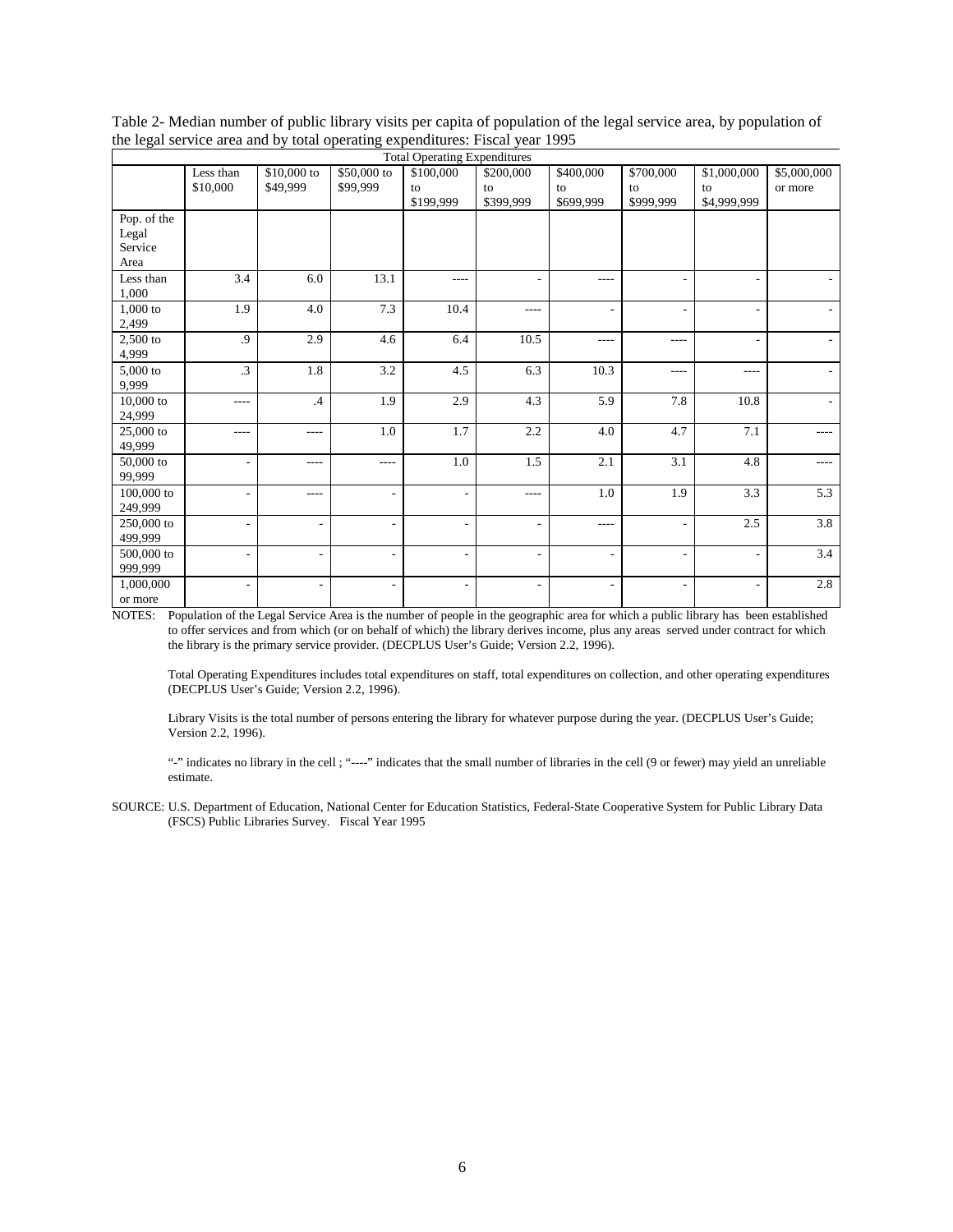| Table 3- Median number of public service hours per year for public libraries, by population of the legal service area |  |
|-----------------------------------------------------------------------------------------------------------------------|--|
| and by total operating expenditures: Fiscal year 1995                                                                 |  |

|              | <b>Total Operating Expenditures</b> |                          |                          |                          |                          |                          |                          |                          |             |  |
|--------------|-------------------------------------|--------------------------|--------------------------|--------------------------|--------------------------|--------------------------|--------------------------|--------------------------|-------------|--|
|              | Less than                           | \$10,000 to              | \$50,000 to              | \$100,000                | \$200,000                | \$400,000                | \$700,000                | \$1,000,000              | \$5,000,000 |  |
|              | \$10,000                            | \$49,999                 | \$99,999                 | to                       | to                       | to                       | to                       | to                       | or more     |  |
|              |                                     |                          |                          | \$199,999                | \$399,999                | \$699,999                | \$999,999                | \$4,999,999              |             |  |
| Pop. of the  |                                     |                          |                          |                          |                          |                          |                          |                          |             |  |
| Legal        |                                     |                          |                          |                          |                          |                          |                          |                          |             |  |
| Service      |                                     |                          |                          |                          |                          |                          |                          |                          |             |  |
| Area         |                                     |                          |                          |                          |                          |                          |                          |                          |             |  |
| Less than    | 520                                 | 1,014                    | 1,768                    | $---$                    |                          | $- - - -$                | ۰                        | $\overline{\phantom{0}}$ |             |  |
| 1,000        |                                     |                          |                          |                          |                          |                          |                          |                          |             |  |
| $1,000$ to   | 700                                 | 1,226                    | 1,872                    | 2,132                    | $---$                    | ٠                        | $\overline{\phantom{a}}$ | $\overline{\phantom{0}}$ |             |  |
| 2,499        |                                     |                          |                          |                          |                          |                          |                          |                          |             |  |
| $2,500$ to   | 728                                 | 1,500                    | 1,950                    | 2,288                    | 2,314                    | $- - - -$                | ----                     | $\overline{\phantom{a}}$ |             |  |
| 4,999        |                                     |                          |                          |                          |                          |                          |                          |                          |             |  |
| $5,000$ to   | 754                                 | 1,648                    | 2,098                    | 2,480                    | 2,769                    | 3,001                    | ----                     | ----                     |             |  |
| 9,999        |                                     |                          |                          |                          |                          |                          |                          |                          |             |  |
| 10,000 to    | ----                                | 1,820                    | 2,277                    | 2,600                    | 2,893                    | 3,100                    | 3,200                    | 3,477                    |             |  |
| 24,999       |                                     |                          |                          |                          |                          |                          |                          |                          |             |  |
| 25,000 to    | ----                                | ----                     | 2,476                    | 2,783                    | 3,380                    | 3,315                    | 3,541                    | 3,614                    | ----        |  |
| 49.999       |                                     |                          |                          |                          |                          |                          |                          |                          |             |  |
| 50,000 to    | ٠                                   | ----                     | ----                     | 2,392                    | 4,195                    | 5,711                    | 6,006                    | 6,294                    | ----        |  |
| 99,999       |                                     |                          |                          |                          |                          |                          |                          |                          |             |  |
| $100,000$ to | ۰                                   | ----                     | ÷,                       | $\overline{\phantom{a}}$ | $- - - -$                | 8,912                    | 8,952                    | 13,441                   | 19,686      |  |
| 249,999      |                                     |                          |                          |                          |                          |                          |                          |                          |             |  |
| 250,000 to   | ÷,                                  | $\overline{\phantom{a}}$ | $\overline{\phantom{a}}$ | $\blacksquare$           | $\overline{\phantom{a}}$ | $- - - -$                | ٠                        | 19,408                   | 29,600      |  |
| 499,999      |                                     |                          |                          |                          |                          |                          |                          |                          |             |  |
| 500,000 to   | ۰                                   | $\overline{\phantom{a}}$ | $\overline{\phantom{a}}$ | $\overline{\phantom{a}}$ | $\overline{\phantom{a}}$ | $\overline{\phantom{a}}$ | $\overline{\phantom{a}}$ | $\overline{\phantom{a}}$ | 53,876      |  |
| 999,999      |                                     |                          |                          |                          |                          |                          |                          |                          |             |  |
| 1,000,000    | $\overline{\phantom{m}}$            | $\overline{\phantom{a}}$ | $\overline{\phantom{a}}$ | $\overline{\phantom{a}}$ | $\overline{\phantom{a}}$ | $\overline{\phantom{m}}$ | $\overline{\phantom{a}}$ | $\overline{\phantom{a}}$ | 81,158      |  |
| or more      |                                     |                          |                          |                          |                          |                          |                          |                          |             |  |

Total Operating Expenditures includes total expenditures on staff, total expenditures on collection, and other operating expenditures (DECPLUS User's Guide; Version 2.2, 1996).

Public Service Hours per Year is the sum of annual public service hours for public library service outlets. (DECPLUS User's Guide Version; 2.2, 1996). Note: This variable is not imputed. This variable is reported as a cumulative total of all public service hours for all outlets in a public library.

Public Library Service Outlet is a unit of a public library that provides public library service. There are four types: Central outlets, Branch outlets, Bookmobile outlets, and Book-by-Mail outlets.

"-" indicates no library in the cell; "----" indicates that the small number of libraries in the cell (9 or fewer) may yield an unreliable estimate.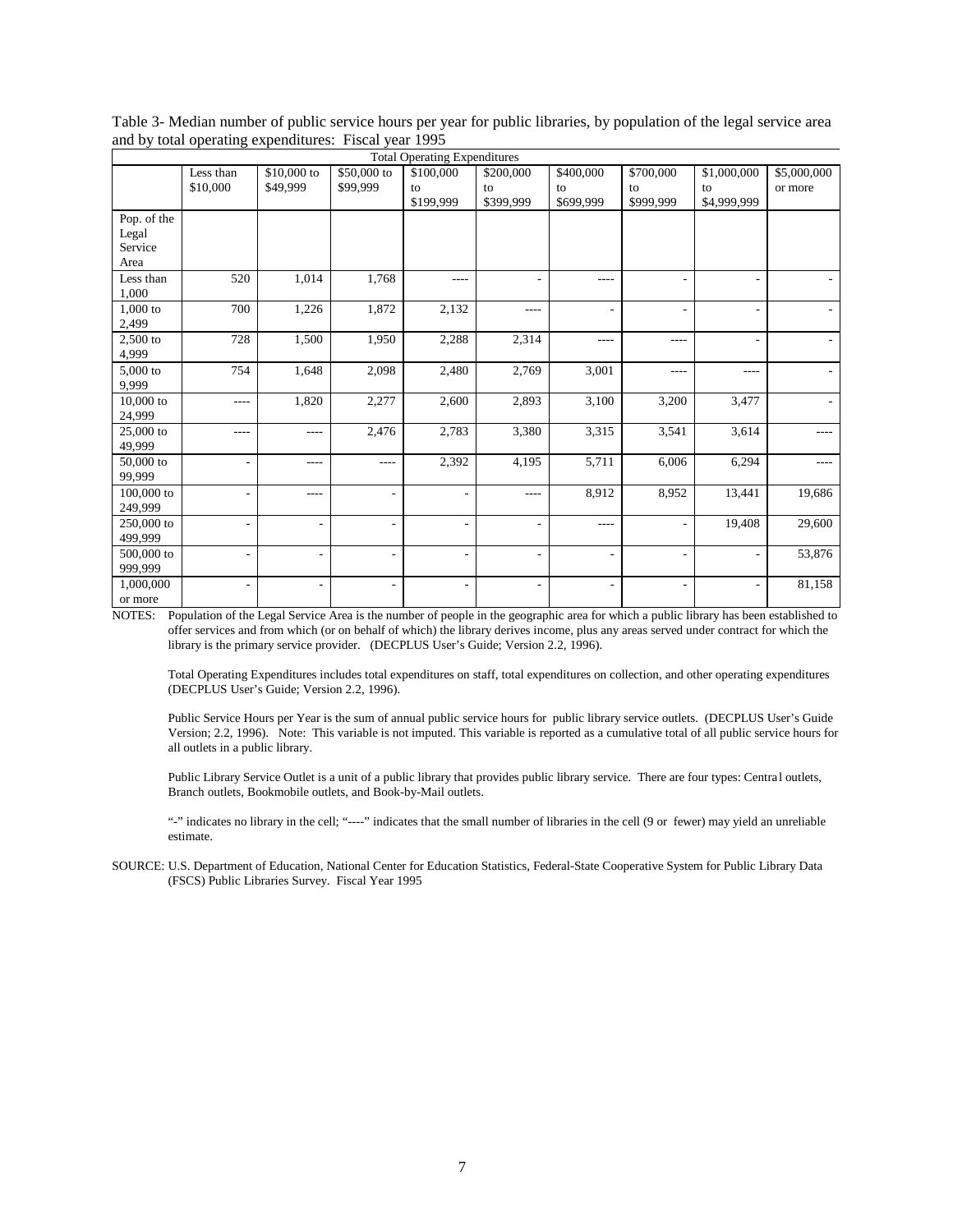|              | <b>Total Operating Expenditures</b> |                          |                          |                          |                          |           |           |                          |             |  |
|--------------|-------------------------------------|--------------------------|--------------------------|--------------------------|--------------------------|-----------|-----------|--------------------------|-------------|--|
|              | Less than                           | \$10,000 to              | \$50,000 to              | \$100,000                | \$200,000                | \$400,000 | \$700,000 | \$1,000,000              | \$5,000,000 |  |
|              | \$10,000                            | \$49,999                 | \$99,999                 | to                       | to                       | to        | to        | to                       | or more     |  |
|              |                                     |                          |                          | \$199,999                | \$399,999                | \$699,999 | \$999.999 | \$4,999,999              |             |  |
| Pop. of the  |                                     |                          |                          |                          |                          |           |           |                          |             |  |
| Legal        |                                     |                          |                          |                          |                          |           |           |                          |             |  |
| Service      |                                     |                          |                          |                          |                          |           |           |                          |             |  |
| Area         |                                     |                          |                          |                          |                          |           |           |                          |             |  |
| Less than    | 520                                 | 1,014                    | 1,768                    | $---$                    |                          | $- - - -$ |           | $\overline{\phantom{0}}$ |             |  |
| 1,000        |                                     |                          |                          |                          |                          |           |           |                          |             |  |
| $1,000$ to   | 700                                 | 1,143                    | 1,820                    | 2,114                    | $- - - -$                | ٠         | ۰         | $\overline{\phantom{0}}$ |             |  |
| 2,499        |                                     |                          |                          |                          |                          |           |           |                          |             |  |
| 2,500 to     | 728                                 | 1,496                    | 1,949                    | 2,285                    | 2,314                    | $- - - -$ | ----      | $\overline{\phantom{a}}$ |             |  |
| 4,999        |                                     |                          |                          |                          |                          |           |           |                          |             |  |
| 5,000 to     | 754                                 | 1,648                    | 2,080                    | 2,444                    | 2,756                    | 2,962     | ----      | ----                     |             |  |
| 9,999        |                                     |                          |                          |                          |                          |           |           |                          |             |  |
| 10,000 to    | ----                                | 1,820                    | 2,236                    | 2,496                    | 2,798                    | 3,023     | 3,155     | 3,432                    |             |  |
| 24,999       |                                     |                          |                          |                          |                          |           |           |                          |             |  |
| 25,000 to    | ----                                | ----                     | 2,371                    | 2,610                    | 2,756                    | 2,957     | 3,173     | 3,523                    | ----        |  |
| 49,999       |                                     |                          |                          |                          |                          |           |           |                          |             |  |
| 50,000 to    | $\overline{a}$                      | ----                     | $---$                    | 2,392                    | 2,620                    | 2,218     | 2,925     | 3,239                    | ----        |  |
| 99,999       |                                     |                          |                          |                          |                          |           |           |                          |             |  |
| $100,000$ to | $\overline{a}$                      | ----                     | $\overline{\phantom{a}}$ | $\overline{\phantom{a}}$ | $- - - -$                | 1,703     | 2,438     | 2,726                    | 2,737       |  |
| 249,999      |                                     |                          |                          |                          |                          |           |           |                          |             |  |
| 250,000 to   | ٠                                   | $\overline{\phantom{a}}$ | $\overline{\phantom{a}}$ | $\overline{\phantom{a}}$ | $\overline{\phantom{a}}$ | $- - - -$ | ۰         | 2,288                    | 2,508       |  |
| 499,999      |                                     |                          |                          |                          |                          |           |           |                          |             |  |
| 500,000 to   | ٠                                   | $\overline{\phantom{a}}$ | $\overline{\phantom{a}}$ | $\overline{\phantom{a}}$ | $\overline{\phantom{a}}$ | ٠         | ٠         | $\overline{\phantom{a}}$ | 2,524       |  |
| 999,999      |                                     |                          |                          |                          |                          |           |           |                          |             |  |
| 1,000,000    | -                                   | $\overline{\phantom{m}}$ | $\overline{\phantom{a}}$ | $\overline{\phantom{a}}$ | $\overline{\phantom{a}}$ | ٠         | ٠         | -                        | 2,086       |  |
| or more      |                                     |                          |                          |                          |                          |           |           |                          |             |  |

Table 4- Median of the mean<sup>1</sup> number of public service hours per outlet, per year for public libraries, by population of the legal service area and by total operating expenditures: Fiscal year 1995

Total Operating Expenditures includes total expenditures on staff, total expenditures on collection, and other operating expenditures (DECPLUS User's Guide; Version 2.2, 1996).

Public Service Hours per Year is the sum of annual public service hours for public library service outlets. (DECPLUS User's Guide Version; 2.2, 1996). Note: This variable is not imputed. This variable is reported as a cumulative total of all public service hours for all outlets in a public library.

 Public Library Service Outlet is a unit of a public library that provides public library service. There are four types: Central outlets, Branch outlets, Bookmobile outlets, and Book-by-Mail outlets.

 "-" indicates no library in the cell; "----" indicates that the small number of libraries in the cell (9 or fewer) may yield an unreliable estimate.

SOURCE: U.S. Department of Education, National Center for Education Statistics, Federal-State Cooperative System for Public Library Data (FSCS) Public Libraries Survey. Fiscal Year 1995

<u>1</u> <sup>1</sup> Median of the mean was derived using a three step process which 1) partitioned each of the 8,981 public libraries into peer groups; 2) divided the total number of annual library public service hours by the total number of outlets (including branch libraries and bookmobiles) for each of the 8,981 public libraries. Thus, the public service hours for all the outlets in a given public library are shown as one average; and 3) determined the median of the step two averages, for each peer group.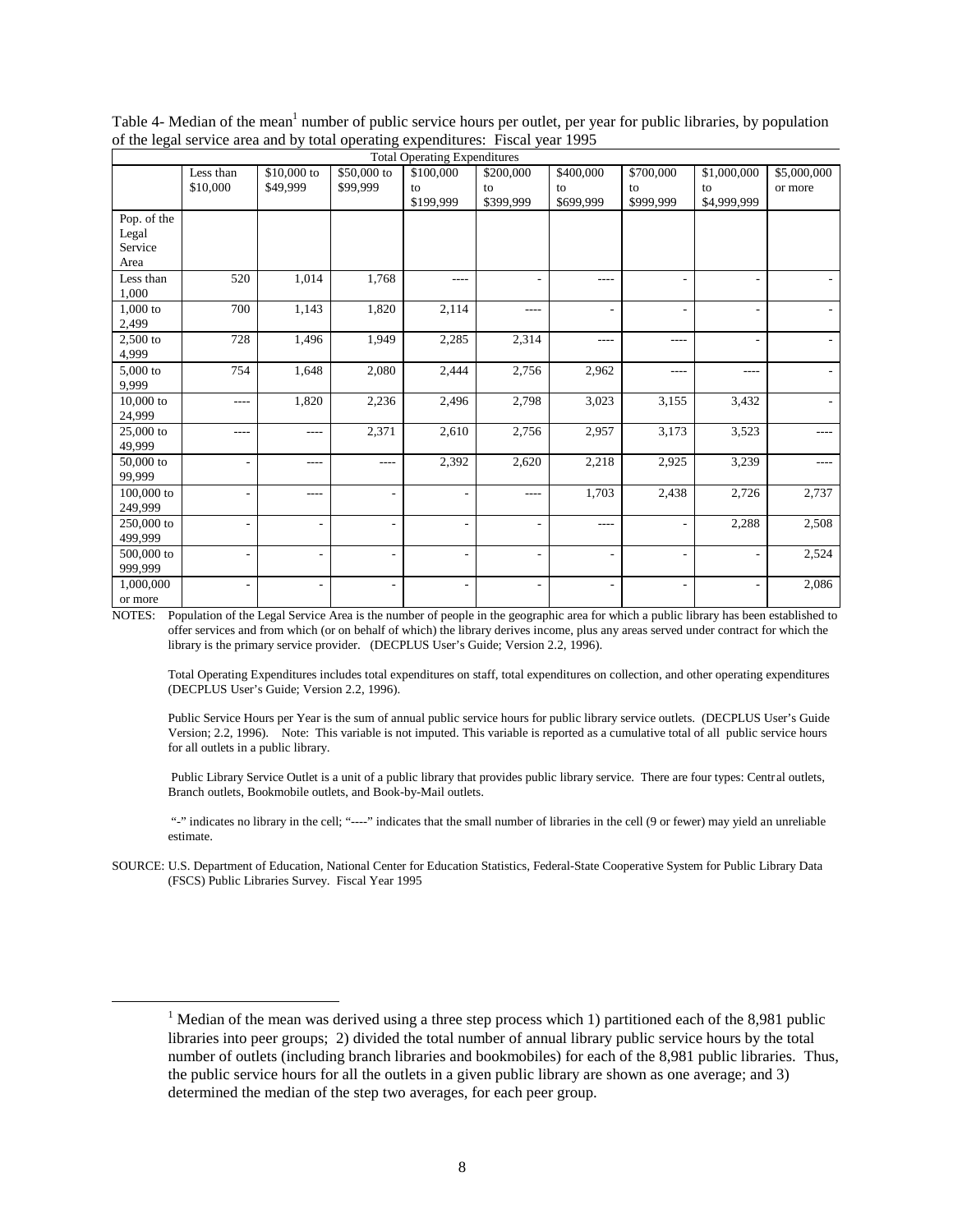| Table 5- Median children's program attendance for public libraries, by population of the legal service area and by |  |
|--------------------------------------------------------------------------------------------------------------------|--|
| total operating expenditures: Fiscal year 1995                                                                     |  |

|            | <b>Total Operating Expenditures</b> |                          |                          |                          |                          |                          |                          |                          |             |  |
|------------|-------------------------------------|--------------------------|--------------------------|--------------------------|--------------------------|--------------------------|--------------------------|--------------------------|-------------|--|
|            | Less than                           | \$10,000 to              | \$50,000 to              | \$100,000                | \$200,000                | \$400,000                | \$700,000                | \$1,000,000              | \$5,000,000 |  |
|            | \$10,000                            | \$49,999                 | \$99,999                 | to                       | to                       | to                       | to                       | to                       | or more     |  |
|            |                                     |                          |                          | \$199,999                | \$399,999                | \$699,999                | \$999,999                | \$4,999,999              |             |  |
| Pop. of    |                                     |                          |                          |                          |                          |                          |                          |                          |             |  |
| the Legal  |                                     |                          |                          |                          |                          |                          |                          |                          |             |  |
| Service    |                                     |                          |                          |                          |                          |                          |                          |                          |             |  |
| Area       |                                     |                          |                          |                          |                          |                          |                          |                          |             |  |
| Less than  | 69                                  | 191                      | 505                      | $---$                    |                          | $- - - -$                |                          | ٠                        |             |  |
| 1,000      |                                     |                          |                          |                          |                          |                          |                          |                          |             |  |
| $1,000$ to | 82                                  | 302                      | 658                      | 792                      | $\cdots$                 | ٠                        | ۰                        | $\overline{\phantom{0}}$ |             |  |
| 2,499      |                                     |                          |                          |                          |                          |                          |                          |                          |             |  |
| 2,500 to   | 162                                 | 378                      | 800                      | 1,539                    | 2,213                    | $- - - -$                | ----                     | $\overline{a}$           |             |  |
| 4,999      |                                     |                          |                          |                          |                          |                          |                          |                          |             |  |
| 5,000 to   | 81                                  | 502                      | 903                      | 1,522                    | 2,097                    | 3,603                    | ----                     | ----                     |             |  |
| 9,999      |                                     |                          |                          |                          |                          |                          |                          |                          |             |  |
| 10,000 to  | $- - - -$                           | 473                      | 1,077                    | 1,852                    | 2,504                    | 3,859                    | 5,744                    | 7,818                    |             |  |
| 24,999     |                                     |                          |                          |                          |                          |                          |                          |                          |             |  |
| 25,000 to  | $- - - -$                           | ----                     | 851                      | 1,205                    | 3,451                    | 5,133                    | 6,062                    | 8,000                    | $- - - -$   |  |
| 49,999     |                                     |                          |                          |                          |                          |                          |                          |                          |             |  |
| 50,000 to  | ä,                                  | ----                     | $- - - -$                | 2,180                    | 3,302                    | 5,962                    | 6,252                    | 11,092                   | $- - - -$   |  |
| 99,999     |                                     |                          |                          |                          |                          |                          |                          |                          |             |  |
| 100,000 to | ÷,                                  | ----                     | ÷,                       | $\overline{\phantom{a}}$ | $\cdots$                 | 5,486                    | 9,416                    | 17,005                   | 28,892      |  |
| 249,999    |                                     |                          |                          |                          |                          |                          |                          |                          |             |  |
| 250,000 to | ۰                                   | $\overline{\phantom{a}}$ | $\overline{\phantom{0}}$ | $\overline{\phantom{a}}$ | $\overline{\phantom{a}}$ | $- - - -$                | ٠                        | 28,167                   | 40,094      |  |
| 499,999    |                                     |                          |                          |                          |                          |                          |                          |                          |             |  |
| 500,000 to | $\overline{\phantom{m}}$            | $\overline{\phantom{a}}$ | $\overline{\phantom{a}}$ | $\overline{\phantom{a}}$ | $\overline{\phantom{a}}$ | ٠                        | ٠                        | $\overline{\phantom{a}}$ | 75,997      |  |
| 999,999    |                                     |                          |                          |                          |                          |                          |                          |                          |             |  |
| 1,000,000  | $\overline{\phantom{m}}$            | $\overline{\phantom{a}}$ | $\overline{\phantom{a}}$ | $\overline{\phantom{a}}$ | $\overline{\phantom{a}}$ | $\overline{\phantom{m}}$ | $\overline{\phantom{a}}$ | $\overline{\phantom{a}}$ | 170,020     |  |
| or more    |                                     |                          |                          |                          |                          |                          |                          |                          |             |  |

 Total Operating Expenditures includes total expenditures on staff, total expenditures on collection, and other operating expenditures (DECPLUS User's Guide; Version 2.2, 1996).

 Children's Program Attendance is the count of the audience at all programs for which the primary audience is children. Includes adults who attend programs intended primarily for children. (DECPLUS User's Guide; Version 2.2, 1996).

"-" indicates no library in the cell; "----" indicates that the small number of libraries in the cell (9 or fewer) may yield an unreliable estimate.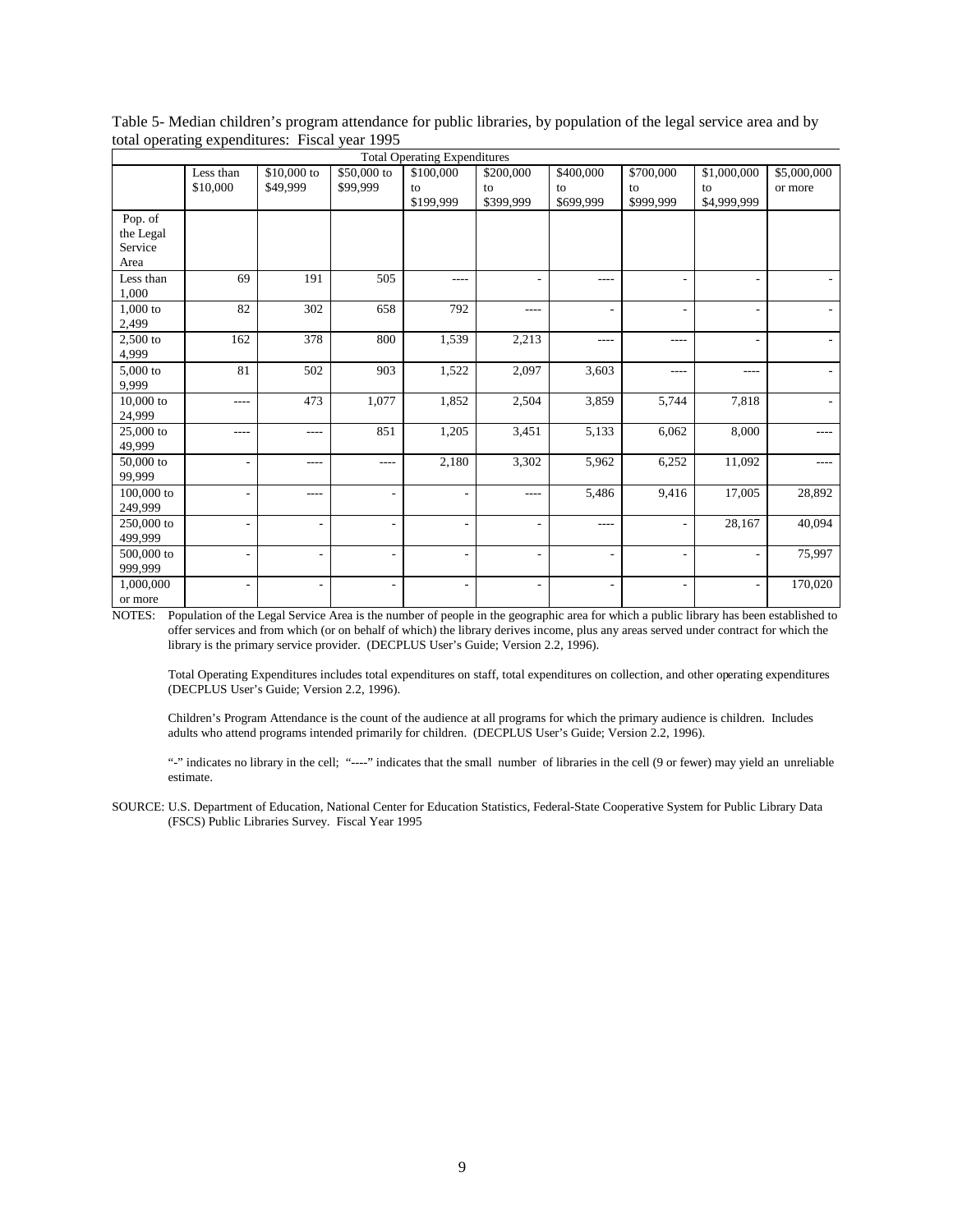| <b>Total Operating Expenditures</b> |                          |                          |                          |                          |                   |                          |                          |                          |             |
|-------------------------------------|--------------------------|--------------------------|--------------------------|--------------------------|-------------------|--------------------------|--------------------------|--------------------------|-------------|
|                                     | Less than                | \$10,000 to              | \$50,000 to              | \$100,000                | \$200,000         | \$400,000                | \$700,000                | \$1,000,000              | \$5,000,000 |
|                                     | \$10,000                 | \$49,999                 | \$99,999                 | to                       | to                | to                       | to                       | to                       | or more     |
|                                     |                          |                          |                          | \$199,999                | \$399.999         | \$699,999                | \$999,999                | \$4,999,999              |             |
| Pop. of the                         |                          |                          |                          |                          |                   |                          |                          |                          |             |
| Legal                               |                          |                          |                          |                          |                   |                          |                          |                          |             |
| Service                             |                          |                          |                          |                          |                   |                          |                          |                          |             |
| Area                                |                          |                          |                          |                          |                   |                          |                          |                          |             |
| Less than                           | 1.1                      | 3.0                      | 6.4                      | $- - - -$                |                   | $- - - -$                |                          | ۰                        |             |
| 1,000                               |                          |                          |                          |                          |                   |                          |                          |                          |             |
| 1,000 to                            | 1.7                      | 4.7                      | 9.7                      | 11.6                     | $---$             | ٠                        | ٠                        | ٠                        |             |
| 2,499                               |                          |                          |                          |                          |                   |                          |                          |                          |             |
| 2,500 to                            | 1.9                      | 6.0                      | 11.7                     | 16.2                     | 21.0              | $- - - -$                | ----                     | ٠                        |             |
| 4,999                               |                          |                          |                          |                          |                   |                          |                          |                          |             |
| 5,000 to                            | 1.9                      | 7.4                      | 13.2                     | 22.2                     | 30.5              | 43.6                     | ----                     | ----                     |             |
| 9,999                               |                          |                          |                          |                          |                   |                          |                          |                          |             |
| $10,000$ to                         | $- - - -$                | 7.7                      | 15.5                     | 25.7                     | $\overline{38.9}$ | 63.8                     | 68.8                     | 101.9                    |             |
| 24,999                              |                          |                          |                          |                          |                   |                          |                          |                          |             |
| 25,000 to                           | ----                     | ----                     | 13.9                     | 25.6                     | 44.1              | 73.2                     | 96.2                     | 143.5                    | ----        |
| 49,999                              |                          |                          |                          |                          |                   |                          |                          |                          |             |
| 50,000 to                           | $\overline{\phantom{a}}$ | $---$                    | $\cdots$                 | 19.1                     | 42.7              | 72.0                     | 97.0                     | 195.5                    | ----        |
| 99,999                              |                          |                          |                          |                          |                   |                          |                          |                          |             |
| 100,000 to                          | $\overline{\phantom{a}}$ | ----                     | $\overline{\phantom{a}}$ | $\overline{\phantom{a}}$ | $---$             | 78.1                     | 122.0                    | 242.4                    | 530.5       |
| 249,999                             |                          |                          |                          |                          |                   |                          |                          |                          |             |
| 250,000 to                          | $\sim$                   | $\overline{\phantom{a}}$ | $\overline{\phantom{a}}$ | $\overline{\phantom{0}}$ | ٠                 | $- - - -$                | ٠                        | 443.1                    | 784.2       |
| 499,999                             |                          |                          |                          |                          |                   |                          |                          |                          |             |
| 500,000 to                          | $\overline{\phantom{a}}$ | $\overline{\phantom{m}}$ | $\overline{\phantom{a}}$ | $\overline{\phantom{a}}$ | ۰                 | ٠                        | $\overline{\phantom{a}}$ | $\overline{\phantom{a}}$ | 1,309.6     |
| 999,999                             |                          |                          |                          |                          |                   |                          |                          |                          |             |
| 1,000,000                           | $\overline{a}$           | $\overline{\phantom{a}}$ | $\overline{\phantom{a}}$ | $\overline{\phantom{0}}$ | ۰                 | $\overline{\phantom{0}}$ | $\overline{\phantom{a}}$ | $\overline{\phantom{0}}$ | 2,189.1     |
| or more                             |                          |                          |                          |                          |                   |                          |                          |                          |             |

Table 6- Median circulation (in thousands) of children's materials in public libraries, by population of the legal service area and by total operating expenditures: Fiscal year 1995

Total Operating Expenditures includes total expenditures on staff, total expenditures on collection, and other operating expenditures (DECPLUS User's Guide; Version 2.2, 1996).

Circulation of Children's Materials is the total annual circulation of all children's materials in all formats to all users. It includes renewals. (DECPLUS User's Guide; Version 2.2, 1996).

"-" indicates no library in the cell; "----" indicates that the small number of libraries in the cell (9 or fewer) may yield an unreliable estimate.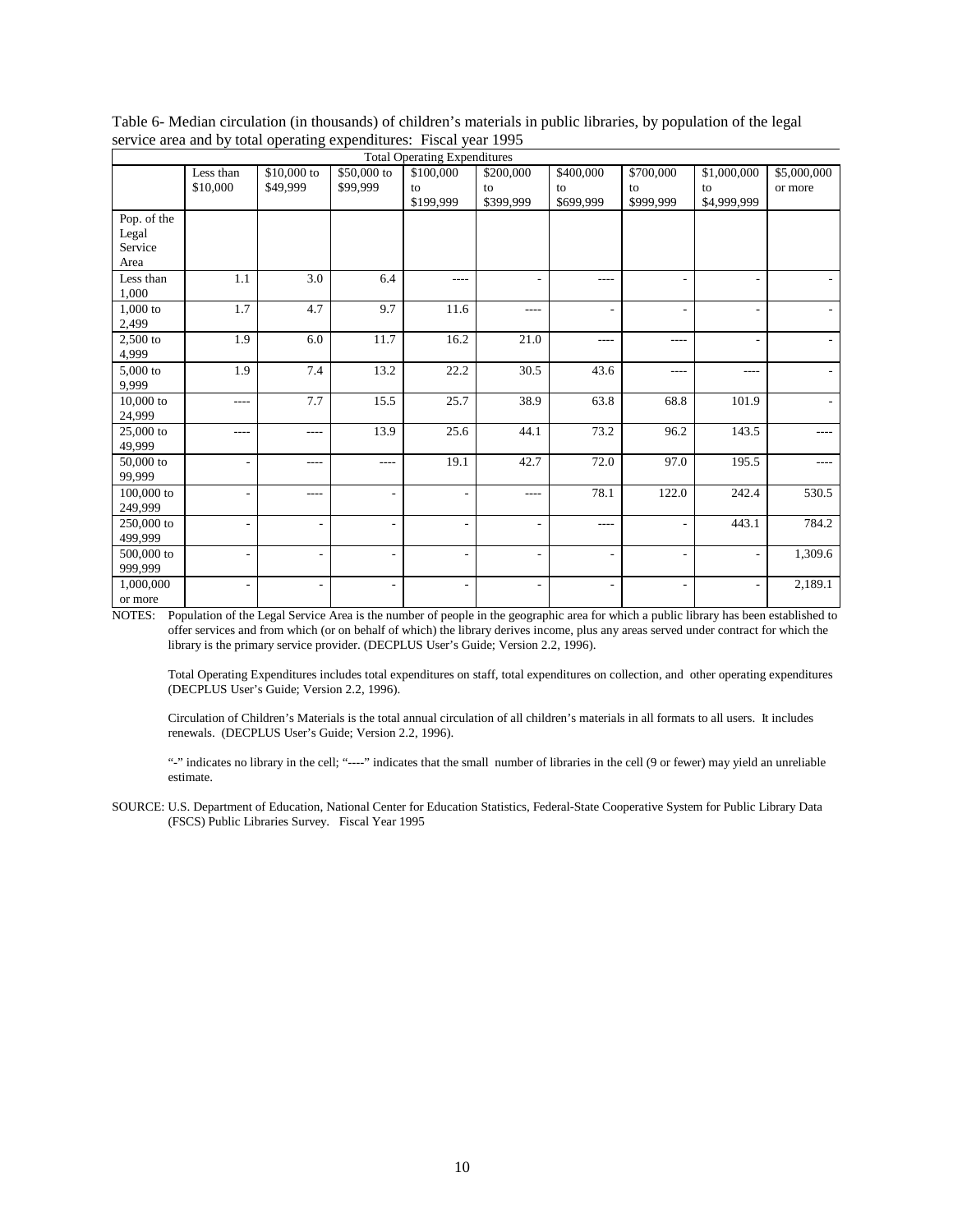| <b>Total Operating Expenditures</b> |                          |                          |                          |                          |           |                          |                          |                          |             |
|-------------------------------------|--------------------------|--------------------------|--------------------------|--------------------------|-----------|--------------------------|--------------------------|--------------------------|-------------|
|                                     | Less than                | \$10,000 to              | \$50,000 to              | \$100,000                | \$200,000 | \$400,000                | \$700,000                | \$1,000,000              | \$5,000,000 |
|                                     | \$10,000                 | \$49,999                 | \$99,999                 | to                       | to        | to                       | to                       | to                       | or more     |
|                                     |                          |                          |                          | \$199,999                | \$399,999 | \$699,999                | \$999,999                | \$4,999,999              |             |
| Pop. of the                         |                          |                          |                          |                          |           |                          |                          |                          |             |
| Legal                               |                          |                          |                          |                          |           |                          |                          |                          |             |
| Service                             |                          |                          |                          |                          |           |                          |                          |                          |             |
| Area                                |                          |                          |                          |                          |           |                          |                          |                          |             |
| Less than                           | 41.3                     | 115.4                    | 276.7                    | $- - - -$                |           | $- - - -$                |                          | ٠                        |             |
| 1,000                               |                          |                          |                          |                          |           |                          |                          |                          |             |
| 1,000 to                            | 14.9                     | 75.5                     | 137.9                    | 192.4                    | $- - - -$ | ٠                        | ٠                        | ٠                        |             |
| 2,499                               |                          |                          |                          |                          |           |                          |                          |                          |             |
| 2,500 to                            | 2.4                      | 46.2                     | 84.5                     | 124.1                    | 154.4     | $- - - -$                | ----                     | ٠                        |             |
| 4,999                               |                          |                          |                          |                          |           |                          |                          |                          |             |
| 5,000 to                            | 5.4                      | 21.2                     | 38.0                     | 63.3                     | 83.1      | 137.8                    | ----                     | ----                     |             |
| 9,999                               |                          |                          |                          |                          |           |                          |                          |                          |             |
| $10,000$ to                         | $- - - -$                | 6.6                      | 17.4                     | 29.7                     | 44.9      | 67.6                     | 72.9                     | 101.4                    |             |
| 24,999                              |                          |                          |                          |                          |           |                          |                          |                          |             |
| 25,000 to                           | ----                     | ----                     | 5.3                      | 11.6                     | 13.4      | 29.9                     | 34.7                     | 63.7                     | ----        |
| 49,999                              |                          |                          |                          |                          |           |                          |                          |                          |             |
| $50,000$ to                         | $\overline{\phantom{a}}$ | $---$                    | $\cdots$                 | 5.7                      | 8.3       | 10.0                     | 13.9                     | 22.1                     | ----        |
| 99,999                              |                          |                          |                          |                          |           |                          |                          |                          |             |
| 100,000 to                          | $\overline{\phantom{a}}$ | ----                     | $\overline{\phantom{a}}$ | $\overline{\phantom{a}}$ | $---$     | 4.7                      | 6.5                      | 11.5                     | 12.8        |
| 249,999                             |                          |                          |                          |                          |           |                          |                          |                          |             |
| 250,000 to                          | $\sim$                   | $\overline{\phantom{a}}$ | $\overline{\phantom{a}}$ | $\overline{\phantom{0}}$ | ۰         | $- - - -$                | ٠                        | 8.2                      | 9.2         |
| 499,999                             |                          |                          |                          |                          |           |                          |                          |                          |             |
| 500,000 to                          | $\overline{\phantom{a}}$ | $\overline{\phantom{m}}$ | $\overline{\phantom{a}}$ | $\overline{\phantom{a}}$ | ۰         | ٠                        | $\overline{\phantom{a}}$ | $\overline{\phantom{a}}$ | 6.0         |
| 999,999                             |                          |                          |                          |                          |           |                          |                          |                          |             |
| 1,000,000                           | $\overline{a}$           | $\overline{\phantom{a}}$ | $\overline{\phantom{a}}$ | $\overline{\phantom{0}}$ | ۰         | $\overline{\phantom{0}}$ | ٠                        | $\overline{\phantom{a}}$ | $2.0\,$     |
| or more                             |                          |                          |                          |                          |           |                          |                          |                          |             |

Table 7- Median number of interlibrary loans received by public libraries from other libraries per 1,000 population, by population of the legal service area and by total operating expenditures: Fiscal year 1995

Total Operating Expenditures includes total expenditures on staff, total expenditures on collection, and other operating expenditures (DECPLUS User's Guide; Version 2.2, 1996).

Interlibrary Loans Received From are library materials, or copies of the materials, received by one library from another library upon request. The libraries involved in interlibrary loans are not under the same library administration. These data are reported as annual figures. (DECPLUS User's Guide; Version 2.2, 1996).

 "-" indicates no library in the cell; "----" indicates that the small number of libraries in the cell (9 or fewer) may yield an unreliable estimate.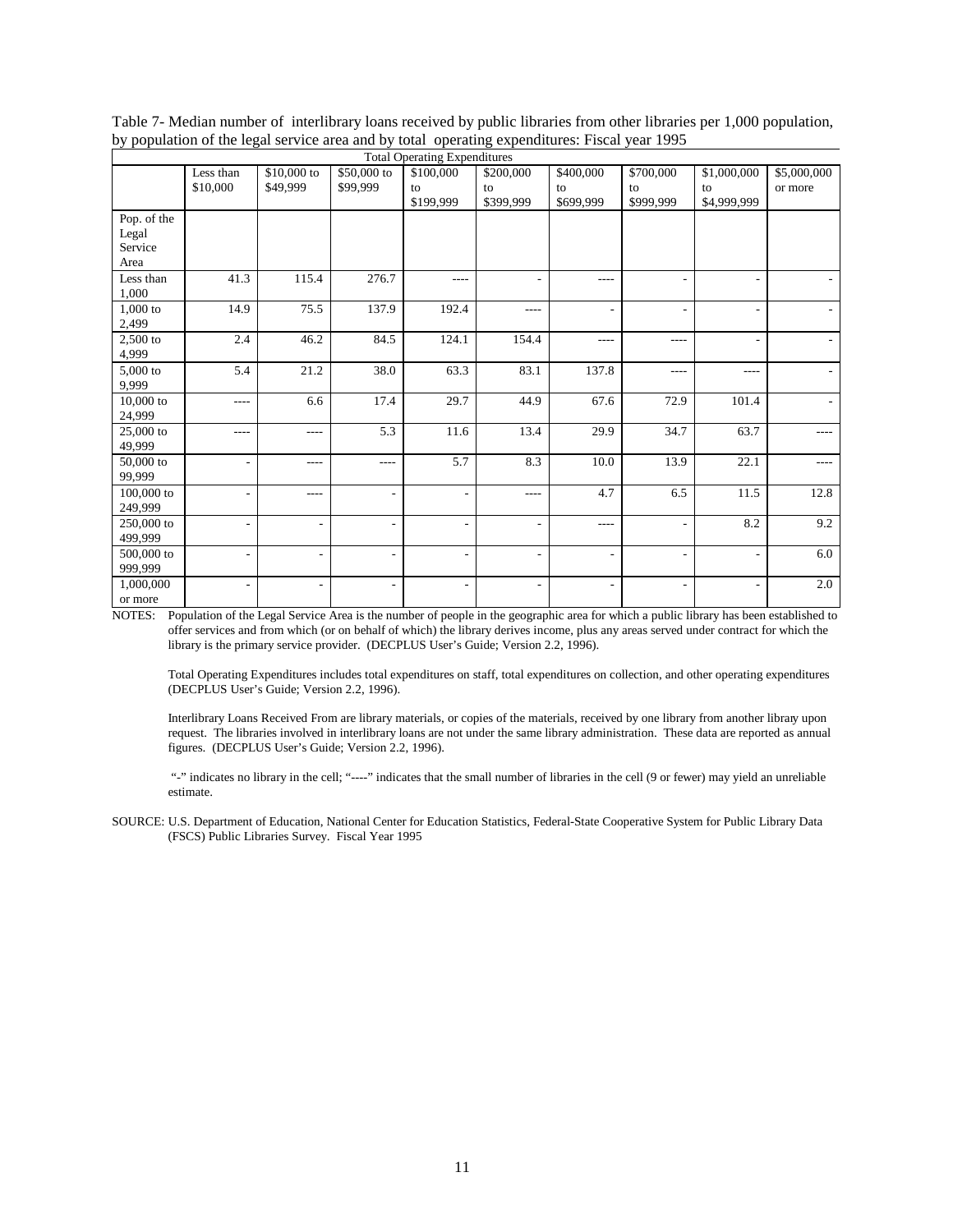| <b>Total Operating Expenditures</b> |                          |                          |                          |                          |                          |                          |                          |                          |             |
|-------------------------------------|--------------------------|--------------------------|--------------------------|--------------------------|--------------------------|--------------------------|--------------------------|--------------------------|-------------|
|                                     | Less than                | \$10,000 to              | \$50,000 to              | \$100,000                | \$200,000                | \$400,000                | \$700,000                | \$1,000,000              | \$5,000,000 |
|                                     | \$10,000                 | \$49,999                 | \$99,999                 | to                       | to                       | to                       | to                       | to                       | or more     |
|                                     |                          |                          |                          | \$199,999                | \$399,999                | \$699,999                | \$999,999                | \$4,999,999              |             |
| Pop. of the                         |                          |                          |                          |                          |                          |                          |                          |                          |             |
| Legal                               |                          |                          |                          |                          |                          |                          |                          |                          |             |
| Service                             |                          |                          |                          |                          |                          |                          |                          |                          |             |
| Area                                |                          |                          |                          |                          |                          |                          |                          |                          |             |
| Less than                           | $\Omega$                 | 5                        | 50                       | $- - - -$                |                          | $- - - -$                |                          | $\overline{\phantom{a}}$ |             |
| 1,000                               |                          |                          |                          |                          |                          |                          |                          |                          |             |
| 1,000 to                            | $\Omega$                 | $\overline{7}$           | 43                       | 65                       | $- - - -$                | ٠                        | ٠                        | ٠                        |             |
| 2,499                               |                          |                          |                          |                          |                          |                          |                          |                          |             |
| 2,500 to                            | $\Omega$                 | 12                       | 70.5                     | 98                       | 351                      | $- - - -$                | ----                     | ٠                        |             |
| 4,999                               |                          |                          |                          |                          |                          |                          |                          |                          |             |
| 5,000 to                            | $\mathbf{0}$             | 6                        | 48                       | 150                      | 282                      | 899                      | ----                     | ----                     |             |
| 9,999                               |                          |                          |                          |                          |                          |                          |                          |                          |             |
| $10,000$ to                         | ----                     | $\theta$                 | 3                        | 71                       | 412.5                    | 761.5                    | 1,313.5                  | 1,826                    |             |
| 24,999                              |                          |                          |                          |                          |                          |                          |                          |                          |             |
| 25,000 to                           | ----                     | ----                     | $\overline{0}$           | 15                       | 102                      | 739                      | 856.5                    | 1,743                    | ----        |
| 49,999                              |                          |                          |                          |                          |                          |                          |                          |                          |             |
| $50,\!000$ to                       | $\overline{\phantom{a}}$ | $---$                    | $\cdots$                 | 10                       | 83                       | 273                      | 564                      | 1,618                    | ----        |
| 99,999                              |                          |                          |                          |                          |                          |                          |                          |                          |             |
| 100,000 to                          | $\overline{\phantom{a}}$ | $---$                    | $\overline{\phantom{a}}$ | $\overline{\phantom{a}}$ | $- - - -$                | 215                      | 175                      | 1,553.5                  | 3,702       |
| 249,999                             |                          |                          |                          |                          |                          |                          |                          |                          |             |
| 250,000 to                          | $\sim$                   | $\overline{\phantom{a}}$ | $\overline{\phantom{a}}$ | $\overline{\phantom{0}}$ | ۰                        | $- - - -$                | $\overline{\phantom{a}}$ | 2,125.5                  | 6,088       |
| 499,999                             |                          |                          |                          |                          |                          |                          |                          |                          |             |
| 500,000 to                          | $\overline{\phantom{a}}$ | $\overline{\phantom{m}}$ | $\overline{\phantom{a}}$ | $\overline{\phantom{a}}$ | $\overline{\phantom{a}}$ | ٠                        | $\overline{\phantom{a}}$ | $\overline{\phantom{a}}$ | 5,464       |
| 999,999                             |                          |                          |                          |                          |                          |                          |                          |                          |             |
| 1,000,000                           | $\overline{a}$           | $\overline{\phantom{a}}$ | $\overline{\phantom{a}}$ | $\overline{\phantom{a}}$ | ۰                        | $\overline{\phantom{0}}$ | $\overline{\phantom{a}}$ | $\overline{a}$           | 8,549.5     |
| or more                             |                          |                          |                          |                          |                          |                          |                          |                          |             |

Table 8- Median number of interlibrary loans provided by public libraries to other libraries, by population of the legal service area and by total operating expenditure: Fiscal year 1995

Total Operating Expenditures includes total expenditures on staff, total expenditures on collection, and other operating expenditures (DECPLUS User's Guide; Version 2.2, 1996).

Interlibrary Loans Provided To are library materials, or copies of the materials, provided by one library to another upon request. The libraries involved in interlibrary loans are not under the same library administration. These data are reported as annual figures. (DECPLUS User's Guide; Version 2.2, 1996).

"-" indicates no library in the cell; "0" indicates a zero value in the cell; "----" indicates that the small number of libraries in the cell (9 or fewer) may yield an unreliable estimate.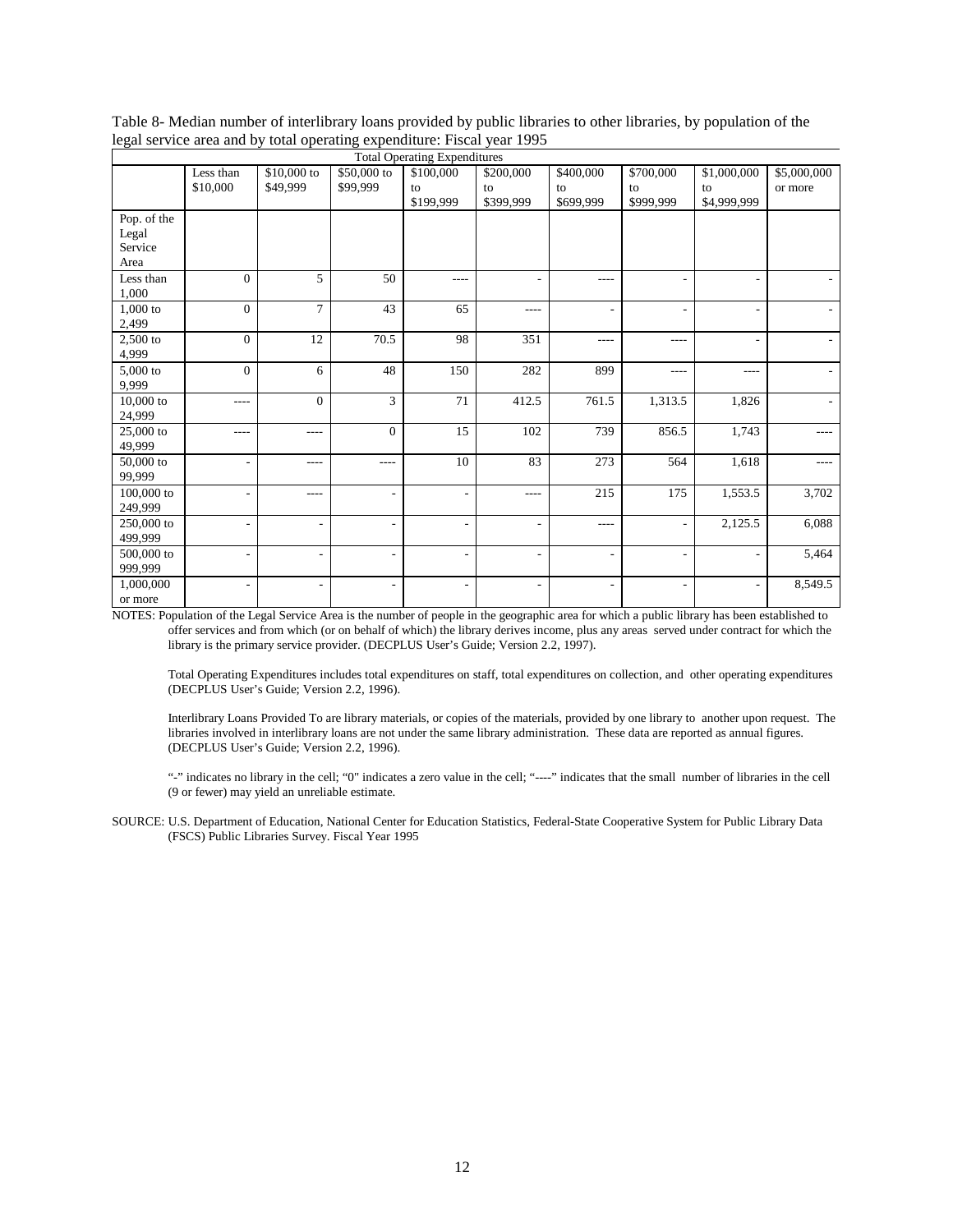| Table 9- Median number of public library reference transactions per capita of population of the legal service area, by |
|------------------------------------------------------------------------------------------------------------------------|
| population of the legal service area and by total operating expenditures: Fiscal year 1995                             |

| <b>Total Operating Expenditures</b> |           |                          |                          |                              |                          |                          |                          |                          |             |  |
|-------------------------------------|-----------|--------------------------|--------------------------|------------------------------|--------------------------|--------------------------|--------------------------|--------------------------|-------------|--|
|                                     | Less than | $$10,000$ to             | \$50,000 to              | \$100,000                    | \$200,000                | \$400,000                | \$700,000                | \$1,000,000              | \$5,000,000 |  |
|                                     | \$10,000  | \$49,999                 | \$99,999                 | to                           | to                       | to                       | to                       | to                       | or more     |  |
|                                     |           |                          |                          | \$199,999                    | \$399,999                | \$699,999                | \$999,999                | \$4,999,999              |             |  |
| Pop. of the                         |           |                          |                          |                              |                          |                          |                          |                          |             |  |
| Legal                               |           |                          |                          |                              |                          |                          |                          |                          |             |  |
| Service                             |           |                          |                          |                              |                          |                          |                          |                          |             |  |
| Area                                |           |                          |                          |                              |                          |                          |                          |                          |             |  |
| Less than                           | .5        | .6                       | $\overline{.7}$          | $---$                        |                          | $---$                    | ٠                        | $\overline{\phantom{a}}$ |             |  |
| 1,000                               |           |                          |                          |                              |                          |                          |                          |                          |             |  |
| 1,000 to                            | $\cdot$ 1 | $\mathcal{A}$            | .9                       | .9                           | $- - - -$                | ٠                        | $\overline{\phantom{a}}$ | $\overline{\phantom{a}}$ |             |  |
| 2,499                               |           |                          |                          |                              |                          |                          |                          |                          |             |  |
| 2,500 to                            | $\cdot$ 1 | $\cdot$ 3                | .5                       | .7                           | 1.0                      | $---$                    | $---$                    | $\overline{\phantom{a}}$ |             |  |
| 4,999                               |           |                          |                          |                              |                          |                          |                          |                          |             |  |
| $5,000$ to                          | $\cdot$   | $\cdot$ .2               | $\cdot$ 3                | $\cdot$ 5                    | $\cdot$ <sup>8</sup> .   | 1.1                      | $- - - -$                | $- - - -$                |             |  |
| 9,999                               |           |                          |                          |                              |                          |                          |                          |                          |             |  |
| $10,000$ to                         | $---$     | $\cdot$ 1                | $\cdot$ .2               | $\cdot$ 3                    | $.5\,$                   | .7                       | 1.3                      | 1.8                      |             |  |
| 24,999                              |           |                          |                          |                              |                          |                          |                          |                          |             |  |
| 25,000 to                           | ----      | ----                     | $\cdot$                  | $\cdot$ 1                    | $\cdot$ 3                | $.5\,$                   | .6                       | .9                       | $- - - -$   |  |
| 49,999                              |           |                          |                          |                              |                          |                          |                          |                          |             |  |
| 50,000 to                           | ۰         | ----                     | $- - - -$                | $\cdot$ 1                    | $\cdot$ .2               | $\cdot$ 3                | $\cdot$                  | .7                       | $- - -$     |  |
| 99,999                              |           |                          |                          |                              |                          |                          |                          |                          |             |  |
| $100,000$ to                        | ٠         | ----                     | ÷,                       | $\qquad \qquad \blacksquare$ | $- - - -$                | $\cdot$ .2               | $\cdot$                  | .7                       | 1.4         |  |
| 249,999                             |           |                          |                          |                              |                          |                          |                          |                          |             |  |
| 250,000 to                          | ٠         | $\overline{\phantom{a}}$ | $\overline{\phantom{a}}$ | $\overline{\phantom{a}}$     | $\overline{\phantom{a}}$ | $--- -$                  | ٠                        |                          | 1.1         |  |
| 499,999                             |           |                          |                          |                              |                          |                          |                          |                          |             |  |
| 500,000 to                          | ٠         | $\overline{\phantom{a}}$ | ٠                        | $\overline{\phantom{a}}$     | $\overline{\phantom{a}}$ | ٠                        | ٠                        | $\overline{\phantom{a}}$ | 1.3         |  |
| 999,999                             |           |                          |                          |                              |                          |                          |                          |                          |             |  |
| 1,000,000                           | ۰         | $\overline{\phantom{a}}$ | $\overline{\phantom{a}}$ | $\overline{\phantom{a}}$     | $\overline{\phantom{0}}$ | $\overline{\phantom{0}}$ | $\overline{\phantom{a}}$ | $\overline{\phantom{a}}$ | 1.7         |  |
| or more                             |           |                          |                          |                              |                          |                          |                          |                          |             |  |

Total Operating Expenditures includes total expenditures on staff, total expenditures on collection, and other operating expenditures (DECPLUS User's Guide; Version 2.2, 1996).

Reference Transaction is an information contact which involves the knowledge, use, recommendations, interpretation, or instruction in the use of one or more information sources by a member of the library staff. It includes information and referral services. Information sources include printed and non-printed materials, machine-readable databases, catalogs and other holdings records, and, through communication or referral, other libraries and institutions and people inside and outside the library. The request may come in person, by phone, by fax, mail, or by electronic-mail from an adult, a young adult, or a child. (DECPLUS User's Guide; Version 2.2, 1996).

"-" indicates no library in the cell; "----" indicates that the small number of libraries in the cell (9 or fewer) may yield an unreliable estimate.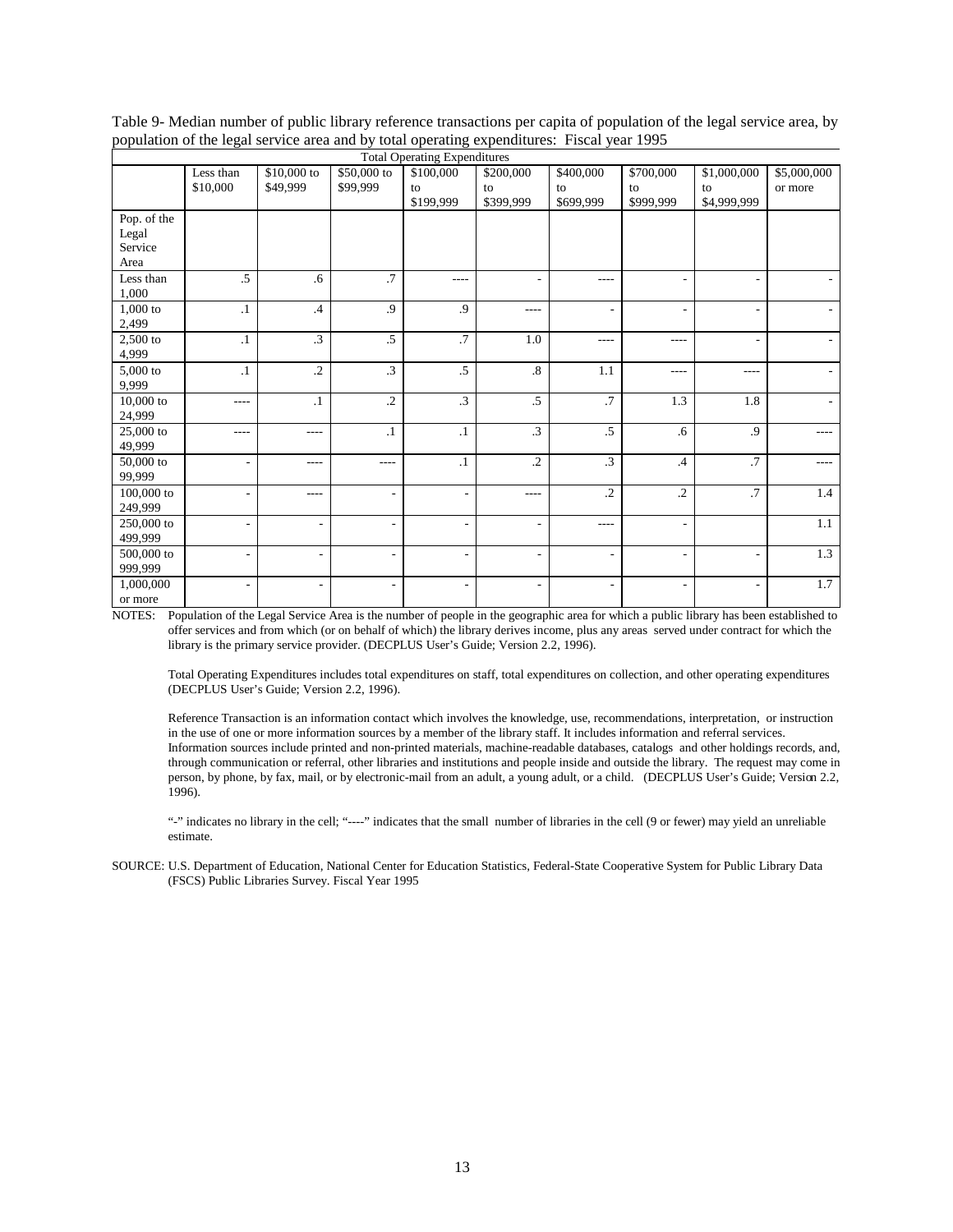|             | <b>Total Operating Expenditures</b> |                          |                          |                          |                          |                |                          |                          |             |  |
|-------------|-------------------------------------|--------------------------|--------------------------|--------------------------|--------------------------|----------------|--------------------------|--------------------------|-------------|--|
|             | Less than                           | $$10,000$ to             | \$50,000 to              | \$100,000                | \$200,000                | \$400,000      | \$700,000                | \$1,000,000              | \$5,000,000 |  |
|             | \$10,000                            | \$49,999                 | \$99,999                 | to                       | to                       | to             | to                       | to                       | or more     |  |
|             |                                     |                          |                          | \$199,999                | \$399,999                | \$699,999      | \$999,999                | \$4,999,999              |             |  |
| Pop. of the |                                     |                          |                          |                          |                          |                |                          |                          |             |  |
| Legal       |                                     |                          |                          |                          |                          |                |                          |                          |             |  |
| Service     |                                     |                          |                          |                          |                          |                |                          |                          |             |  |
| Area        |                                     |                          |                          |                          |                          |                |                          |                          |             |  |
| Less than   | 6.6                                 | 11.1                     | 23.1                     | $- - - -$                |                          | $---$          |                          | ٠                        |             |  |
| 1,000       |                                     |                          |                          |                          |                          |                |                          |                          |             |  |
| $1,000$ to  | 3.1                                 | 7.3                      | 12.9                     | 22.3                     | $---$                    | ٠              | $\overline{\phantom{a}}$ | ٠                        |             |  |
| 2,499       |                                     |                          |                          |                          |                          |                |                          |                          |             |  |
| $2,500$ to  | 1.5                                 | 4.9                      | 8.6                      | 10.8                     | 18.0                     | $- - - -$      | $---$                    |                          |             |  |
| 4,999       |                                     |                          |                          |                          |                          |                |                          |                          |             |  |
| $5,000$ to  | .9                                  | 3.1                      | 5.3                      | 8.2                      | 11.3                     | 15.9           | $---$                    | $- - - -$                |             |  |
| 9,999       |                                     |                          |                          |                          |                          |                |                          |                          |             |  |
| $10,000$ to | $- - - -$                           | 1.7                      | 3.2                      | 5.1                      | 7.2                      | 9.7            | 11.3                     | 13.7                     |             |  |
| 24,999      |                                     |                          |                          |                          |                          |                |                          |                          |             |  |
| 25,000 to   | ----                                | ----                     | 1.3                      | 2.6                      | 3.7                      | 6.2            | 8.0                      | 11.2                     | $- - - -$   |  |
| 49,999      |                                     |                          |                          |                          |                          |                |                          |                          |             |  |
| 50,000 to   | ٠                                   | ----                     | $---$                    | $1.2\,$                  | 2.1                      | 3.3            | 4.4                      | 7.7                      | $---$       |  |
| 99,999      |                                     |                          |                          |                          |                          |                |                          |                          |             |  |
| 100,000 to  | ٠                                   | ----                     | $\overline{\phantom{m}}$ | $\overline{\phantom{a}}$ | $\cdots$                 | 1.6            | 2.9                      | 5.3                      | 10.0        |  |
| 249,999     |                                     |                          |                          |                          |                          |                |                          |                          |             |  |
| 250,000 to  | ٠                                   | $\overline{\phantom{a}}$ | $\overline{\phantom{a}}$ | $\overline{\phantom{a}}$ | $\overline{\phantom{a}}$ | $- - - -$      | $\overline{\phantom{a}}$ | 3.3                      | 6.5         |  |
| 499,999     |                                     |                          |                          |                          |                          |                |                          |                          |             |  |
| 500,000 to  | ٠                                   | $\overline{\phantom{a}}$ | $\overline{\phantom{a}}$ | $\overline{\phantom{a}}$ | $\overline{\phantom{a}}$ | ٠              | $\overline{\phantom{a}}$ | $\overline{\phantom{a}}$ | 6.1         |  |
| 999,999     |                                     |                          |                          |                          |                          |                |                          |                          |             |  |
| 1,000,000   | ۰                                   | $\overline{\phantom{a}}$ | $\overline{\phantom{a}}$ | $\overline{\phantom{a}}$ | $\overline{\phantom{a}}$ | $\overline{a}$ | ٠                        | $\overline{\phantom{a}}$ | 4.0         |  |
| or more     |                                     |                          |                          |                          |                          |                |                          |                          |             |  |

Table 10- Median public library total circulation per capita of population of the legal service area, by population of the legal service area and by total operating expenditures: Fiscal year 1995

Total Operating Expenditures includes total expenditures on staff, total expenditures on collection, and other operating expenditures (DECPLUS User's Guide; Version 2.2, 1996).

Total Circulation is the total annual circulation of all library materials of all types, including renewals. (DECPLUS User's Guide; Version 2.2, 1996).

"-" indicates no library in the cell; "----" indicates the number of libraries in the cell (9 or fewer) may yield an unreliable estimate.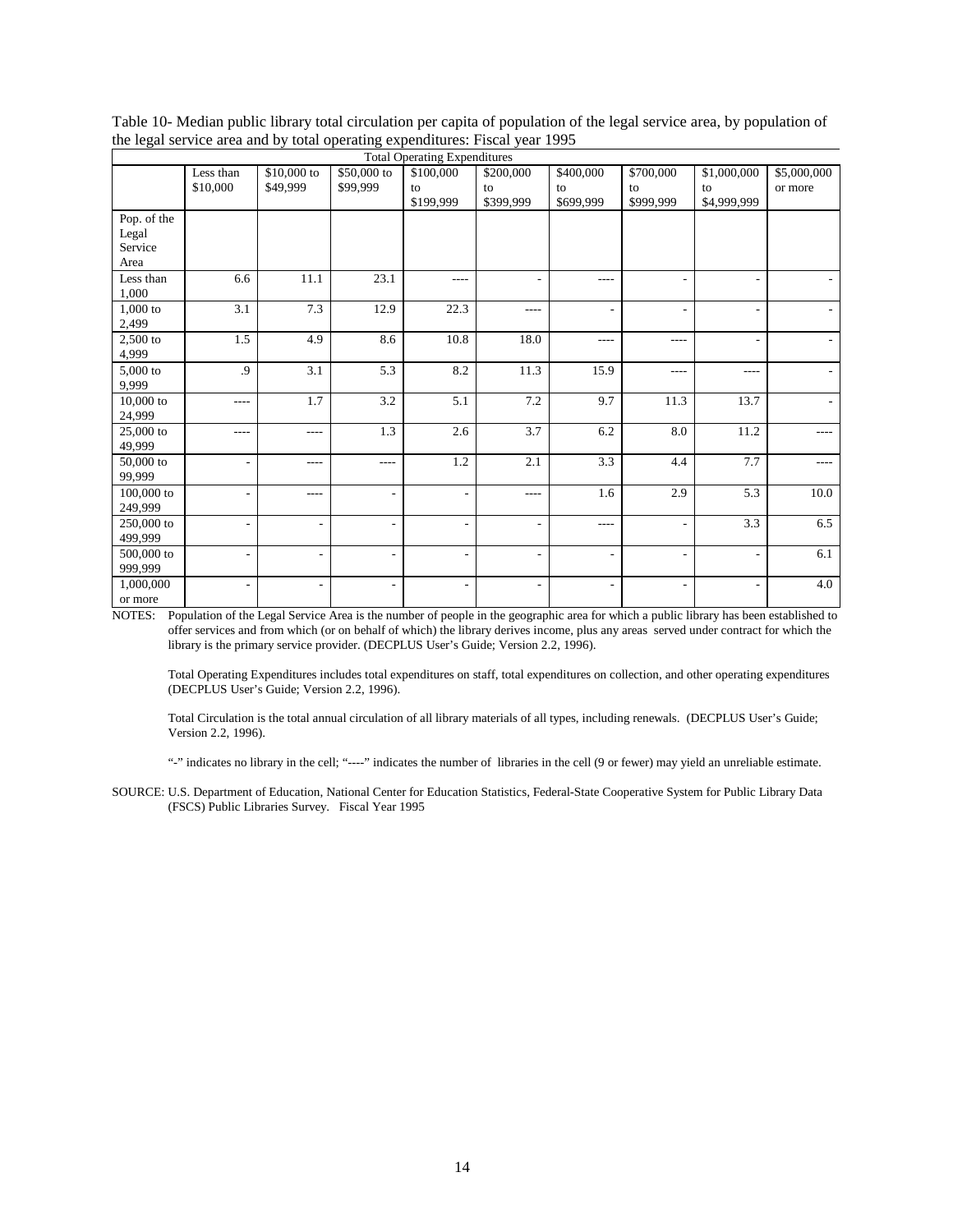| Table 11 Median number of total librarians in public libraries, by population of the legal service area and by total |
|----------------------------------------------------------------------------------------------------------------------|
| operating expenditures: Fiscal year 1995                                                                             |

|             | <b>Total Operating Expenditures</b> |                          |                          |                          |                          |                          |                          |                          |             |  |
|-------------|-------------------------------------|--------------------------|--------------------------|--------------------------|--------------------------|--------------------------|--------------------------|--------------------------|-------------|--|
|             | Less than                           | $$10,000$ to             | \$50,000 to              | \$100,000                | \$200,000                | \$400,000                | \$700,000                | \$1,000,000              | \$5,000,000 |  |
|             | \$10,000                            | \$49,999                 | \$99,999                 | to                       | to                       | to                       | to                       | to                       | or more     |  |
|             |                                     |                          |                          | \$199,999                | \$399,999                | \$699,999                | \$999,999                | \$4,999,999              |             |  |
| Pop. of the |                                     |                          |                          |                          |                          |                          |                          |                          |             |  |
| Legal       |                                     |                          |                          |                          |                          |                          |                          |                          |             |  |
| Service     |                                     |                          |                          |                          |                          |                          |                          |                          |             |  |
| Area        |                                     |                          |                          |                          |                          |                          |                          |                          |             |  |
| Less than   | $\cdot$ 3                           | $.5\,$                   | 1.0                      | $---$                    |                          | $---$                    |                          | ٠                        |             |  |
| 1,000       |                                     |                          |                          |                          |                          |                          |                          |                          |             |  |
| $1,000$ to  | .3                                  | .6                       | $1.0\,$                  | 1.5                      | $- - - -$                | ٠                        | $\overline{\phantom{a}}$ | $\overline{\phantom{a}}$ |             |  |
| 2,499       |                                     |                          |                          |                          |                          |                          |                          |                          |             |  |
| $2,500$ to  | $\cdot$                             | $\overline{8}$           | 1.0                      | 1.5                      | 2.2                      | $- - - -$                | ----                     | $\overline{\phantom{a}}$ |             |  |
| 4,999       |                                     |                          |                          |                          |                          |                          |                          |                          |             |  |
| $5,000$ to  | $.5\,$                              | $\boldsymbol{.8}$        | 1.0                      | 1.8                      | 2.4                      | 3.1                      | $---$                    | $---$                    |             |  |
| 9,999       |                                     |                          |                          |                          |                          |                          |                          |                          |             |  |
| $10,000$ to | $- - - -$                           | .9                       | 1.0                      | 1.8                      | 2.5                      | 4.0                      | 5.3                      | 7.9                      |             |  |
| 24,999      |                                     |                          |                          |                          |                          |                          |                          |                          |             |  |
| 25,000 to   | ----                                | ----                     | 1.0                      | 1.0                      | 3.0                      | 4.7                      | 5.9                      | 9.6                      | $- - - -$   |  |
| 49,999      |                                     |                          |                          |                          |                          |                          |                          |                          |             |  |
| 50,000 to   | ÷                                   | ----                     | $- - - -$                | 1.0                      | 3.0                      | 4.9                      | 6.2                      | 11.4                     | $---$       |  |
| 99,999      |                                     |                          |                          |                          |                          |                          |                          |                          |             |  |
| 100,000 to  | ٠                                   | ----                     | ÷,                       | $\overline{\phantom{a}}$ | $- - - -$                | 4.0                      | 7.0                      | 15.3                     | 31.0        |  |
| 249,999     |                                     |                          |                          |                          |                          |                          |                          |                          |             |  |
| 250,000 to  | ٠                                   | $\overline{\phantom{a}}$ | $\overline{\phantom{a}}$ | $\overline{\phantom{a}}$ | $\overline{\phantom{a}}$ | $---$                    | $\overline{\phantom{a}}$ | 24.0                     | 49.0        |  |
| 499,999     |                                     |                          |                          |                          |                          |                          |                          |                          |             |  |
| 500,000 to  | ٠                                   | $\overline{\phantom{a}}$ | $\overline{\phantom{a}}$ | $\overline{\phantom{a}}$ | $\overline{\phantom{a}}$ | ٠                        | $\overline{\phantom{a}}$ | $\overline{\phantom{a}}$ | 90.0        |  |
| 999,999     |                                     |                          |                          |                          |                          |                          |                          |                          |             |  |
| 1,000,000   | $\overline{\phantom{m}}$            | $\overline{\phantom{a}}$ | $\overline{\phantom{a}}$ | $\overline{\phantom{a}}$ | $\overline{\phantom{a}}$ | $\overline{\phantom{m}}$ | $\overline{\phantom{a}}$ | $\overline{\phantom{a}}$ | 174.0       |  |
| or more     |                                     |                          |                          |                          |                          |                          |                          |                          |             |  |

Total Operating Expenditures includes total expenditures on staff, total expenditures on collection, and other operating expenditures (DECPLUS User's Guide; Version 2.2, 1996).

Total Librarians are persons with the title of librarian who do paid work that usually requires professional training and skill in the theoretical or scientific aspects of library work, or both, as distinct from its mechanical or clerical aspects. This data element also includes ALA-MLS (librarians with master's degrees from programs of library and information studies accredited by the American Library Association (DECPLUS User's Guide; Version 2.2, 1996).

"-" indicates no library in the cell; "----" indicates that the small number of libraries in the cell (9 or fewer) may yield an unreliable estimate.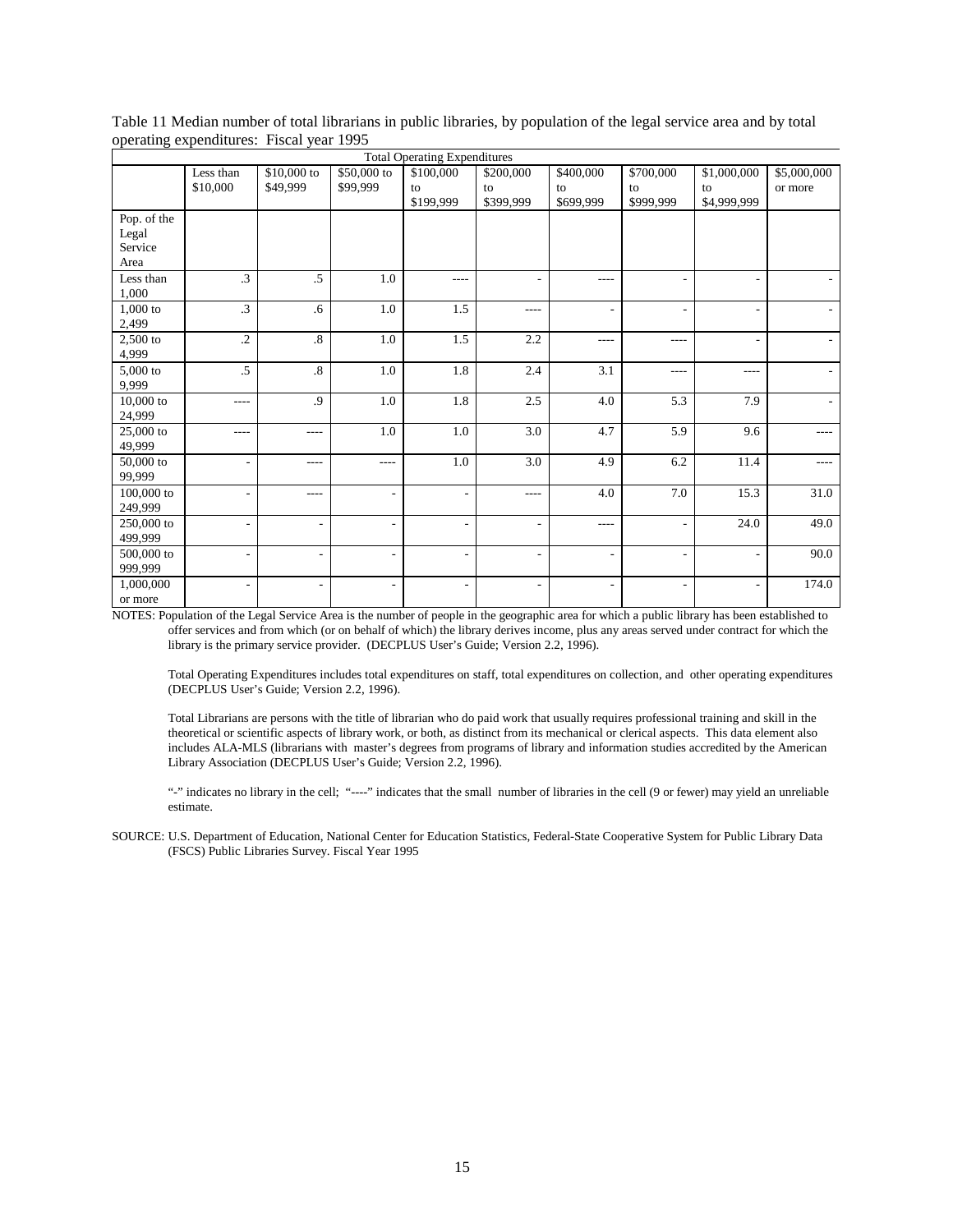| Table 12- Median number of ALA-MLS librarians in public libraries, by population of the legal service area and by |  |
|-------------------------------------------------------------------------------------------------------------------|--|
| total operating expenditures: Fiscal year 1995                                                                    |  |

| <b>Total Operating Expenditures</b> |                |                          |                          |                              |                          |           |                          |                          |             |
|-------------------------------------|----------------|--------------------------|--------------------------|------------------------------|--------------------------|-----------|--------------------------|--------------------------|-------------|
|                                     | Less than      | $$10,000$ to             | \$50,000 to              | \$100,000                    | \$200,000                | \$400,000 | \$700,000                | \$1,000,000              | \$5,000,000 |
|                                     | \$10,000       | \$49,999                 | \$99,999                 | to                           | to                       | to        | to                       | to                       | or more     |
|                                     |                |                          |                          | \$199,999                    | \$399,999                | \$699,999 | \$999,999                | \$4,999,999              |             |
| Pop. of the                         |                |                          |                          |                              |                          |           |                          |                          |             |
| Legal                               |                |                          |                          |                              |                          |           |                          |                          |             |
| Service                             |                |                          |                          |                              |                          |           |                          |                          |             |
| Area                                |                |                          |                          |                              |                          |           |                          |                          |             |
| Less than                           | $\Omega$       | $\Omega$                 | $\Omega$                 | ----                         |                          | $---$     |                          | $\overline{\phantom{a}}$ |             |
| 1,000                               |                |                          |                          |                              |                          |           |                          |                          |             |
| 1,000 to                            | $\Omega$       | $\Omega$                 | $\Omega$                 | $\mathbf{0}$                 | $- - - -$                | ٠         | ٠                        | $\overline{\phantom{a}}$ |             |
| 2,499                               |                |                          |                          |                              |                          |           |                          |                          |             |
| 2,500 to                            | $\Omega$       | $\Omega$                 | $\Omega$                 | $\Omega$                     | 1.0                      | $- - - -$ | ----                     | ٠                        |             |
| 4,999                               |                |                          |                          |                              |                          |           |                          |                          |             |
| $5,000$ to                          | $\overline{0}$ | $\mathbf{0}$             | $\overline{0}$           | $\overline{0}$               | 1.0                      | 2.0       | ----                     | $- - - -$                |             |
| 9,999                               |                |                          |                          |                              |                          |           |                          |                          |             |
| $10,000$ to                         | $- - - -$      | $\Omega$                 | $\Omega$                 | .9                           | 1.0                      | 3.0       | 5.0                      | 6.8                      |             |
| 24,999                              |                |                          |                          |                              |                          |           |                          |                          |             |
| 25,000 to                           | ----           | ----                     | $\cdot$                  | 1.0                          | 1.0                      | 3.0       | 4.6                      | 8.4                      | $- - - -$   |
| 49,999                              |                |                          |                          |                              |                          |           |                          |                          |             |
| 50,000 to                           | L,             | ----                     | $- - - -$                | .9                           | 2.0                      | 3.0       | 4.0                      | 9.5                      | $---$       |
| 99,999                              |                |                          |                          |                              |                          |           |                          |                          |             |
| 100,000 to                          | ٠              | ----                     | ٠                        | $\qquad \qquad \blacksquare$ | $- - - -$                | 3.0       | 5.0                      | 11.0                     | 29.0        |
| 249,999                             |                |                          |                          |                              |                          |           |                          |                          |             |
| 250,000 to                          | ٠              | $\overline{\phantom{a}}$ | $\overline{\phantom{a}}$ | $\overline{\phantom{a}}$     | $\overline{\phantom{0}}$ | $- - - -$ | ٠                        | 20.0                     | 43.0        |
| 499,999                             |                |                          |                          |                              |                          |           |                          |                          |             |
| 500,000 to                          | ٠              | $\overline{\phantom{a}}$ | ÷,                       | $\overline{\phantom{a}}$     | $\overline{\phantom{a}}$ | ٠         | $\overline{\phantom{a}}$ | $\overline{\phantom{a}}$ | 71.8        |
| 999,999                             |                |                          |                          |                              |                          |           |                          |                          |             |
| 1,000,000                           | ۰              | $\overline{\phantom{a}}$ | ٠                        | $\overline{\phantom{a}}$     | $\overline{\phantom{a}}$ | ٠         | $\overline{\phantom{a}}$ | $\overline{\phantom{a}}$ | 155.0       |
| or more                             |                |                          |                          |                              |                          |           |                          |                          |             |

Total Operating Expenditures includes total expenditures on staff, total expenditures on collection, and other operating expenditures (DECPLUS User's Guide; Version 2.2, 1996).

ALA-MLS are librarians with master's degrees from programs of library and information studies accredited by the American Library Association. (DECPLUS User's Guide; Version 2.2, 1996).

"-" indicates no library in the cell; "0" indicates a zero value in the cell; "----" indicates that the small number of libraries in the cell (9 or fewer) may yield an unreliable estimate.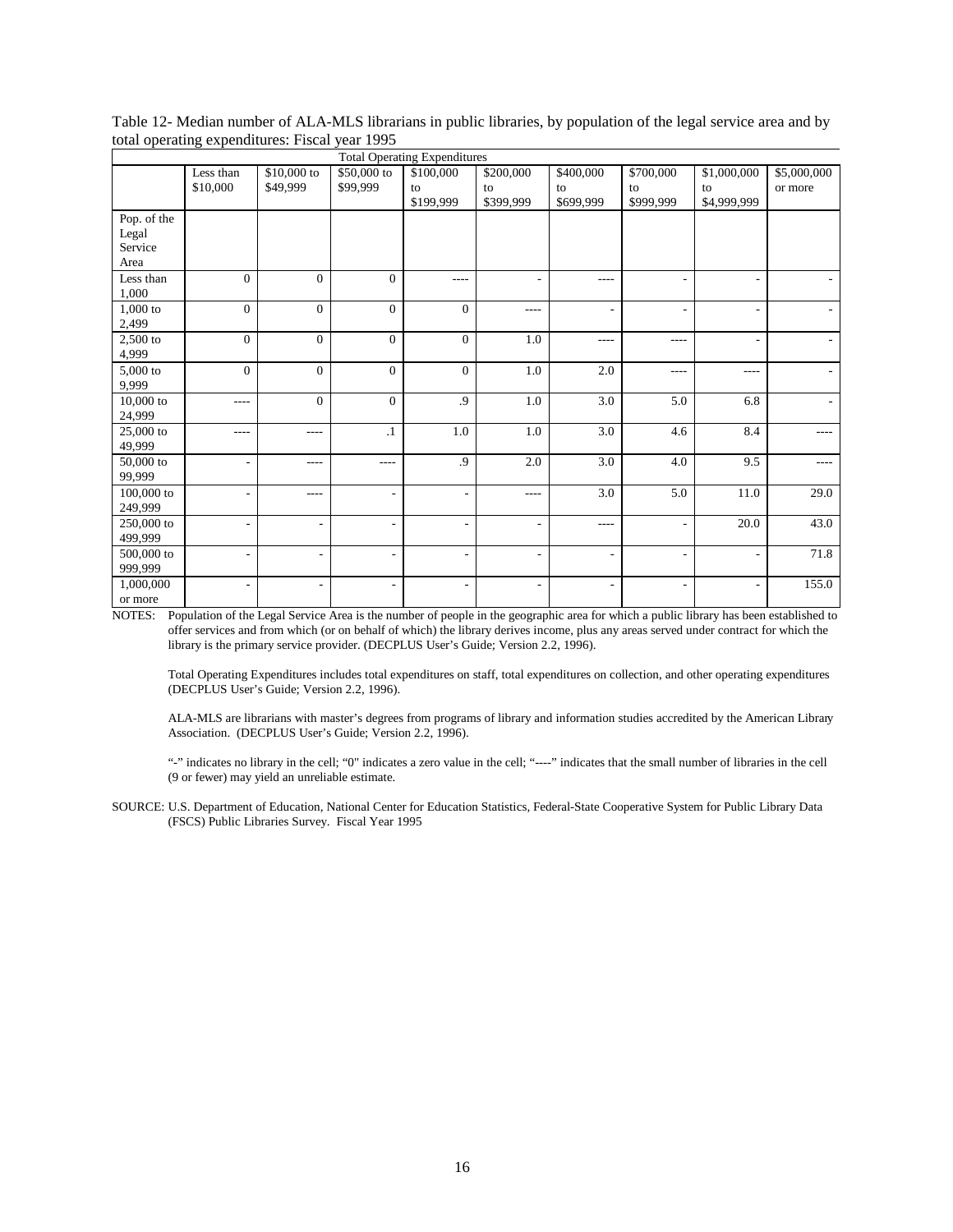| <b>Total Operating Expenditures</b> |                          |                          |                          |                          |                              |                          |                          |                          |             |
|-------------------------------------|--------------------------|--------------------------|--------------------------|--------------------------|------------------------------|--------------------------|--------------------------|--------------------------|-------------|
|                                     | Less than                | \$10,000 to              | \$50,000 to              | \$100,000                | \$200,000                    | \$400,000                | \$700,000                | \$1,000,000              | \$5,000,000 |
|                                     | \$10,000                 | \$49,999                 | \$99,999                 | to                       | to                           | to                       | to                       | to                       | or more     |
|                                     |                          |                          |                          | \$199,999                | \$399,999                    | \$699,999                | \$999,999                | \$4,999,999              |             |
| Pop. of the                         |                          |                          |                          |                          |                              |                          |                          |                          |             |
| Legal                               |                          |                          |                          |                          |                              |                          |                          |                          |             |
| Service                             |                          |                          |                          |                          |                              |                          |                          |                          |             |
| Area                                |                          |                          |                          |                          |                              |                          |                          |                          |             |
| Less than                           | 9                        | 25                       | 40                       | $- - - -$                |                              | $- - - -$                | ۰                        | $\overline{\phantom{a}}$ |             |
| 1,000                               |                          |                          |                          |                          |                              |                          |                          |                          |             |
| 1,000 to                            | 10                       | 30                       | 56                       | 76                       | $---$                        | ٠                        | ٠                        | ٠                        |             |
| 2,499                               |                          |                          |                          |                          |                              |                          |                          |                          |             |
| 2,500 to                            | 8                        | 35                       | 58                       | 79.5                     | 124.5                        | $- - - -$                | ----                     | ٠                        |             |
| 4,999                               |                          |                          |                          |                          |                              |                          |                          |                          |             |
| 5,000 to                            | 8                        | 30.5                     | 56                       | 92                       | 129                          | 175.5                    | ----                     | $- - - -$                |             |
| 9,999                               |                          |                          |                          |                          |                              |                          |                          |                          |             |
| $10,000$ to                         | ----                     | 30                       | 48.5                     | 85                       | 138                          | 200.5                    | 265                      | 362                      |             |
| 24,999                              |                          |                          |                          |                          |                              |                          |                          |                          |             |
| 25,000 to                           | ----                     | ----                     | 48                       | 87                       | 147                          | 210                      | 292                      | 437                      | $---$       |
| 49,999                              |                          |                          |                          |                          |                              |                          |                          |                          |             |
| 50,000 to                           | $\overline{\phantom{a}}$ | $---$                    | $\cdots$                 | 69                       | 140                          | 217                      | 299                      | 475                      | ----        |
| 99,999                              |                          |                          |                          |                          |                              |                          |                          |                          |             |
| 100,000 to                          | $\overline{\phantom{a}}$ | $---$                    | $\overline{\phantom{a}}$ | $\overline{\phantom{a}}$ | $- - - -$                    | 248                      | 292                      | 625                      | 1,590       |
| 249,999                             |                          |                          |                          |                          |                              |                          |                          |                          |             |
| 250,000 to                          | $\sim$                   | $\overline{\phantom{a}}$ | $\overline{\phantom{a}}$ | $\overline{\phantom{0}}$ | ٠                            | $- - - -$                | ٠                        | 1,057                    | 2,231       |
| 499,999                             |                          |                          |                          |                          |                              |                          |                          |                          |             |
| 500,000 to                          | $\overline{\phantom{a}}$ | $\overline{\phantom{m}}$ | $\overline{\phantom{a}}$ | $\overline{\phantom{a}}$ | $\overline{\phantom{a}}$     | ٠                        | $\overline{\phantom{a}}$ | $\overline{\phantom{a}}$ | 3,141       |
| 999,999                             |                          |                          |                          |                          |                              |                          |                          |                          |             |
| 1,000,000                           | $\overline{a}$           | $\overline{\phantom{a}}$ | $\overline{\phantom{a}}$ | $\overline{\phantom{a}}$ | $\qquad \qquad \blacksquare$ | $\overline{\phantom{0}}$ | $\overline{\phantom{a}}$ | $\overline{a}$           | 5,814       |
| or more                             |                          |                          |                          |                          |                              |                          |                          |                          |             |

Table 13- Median number of subscriptions for public libraries, by population of the legal service area and by total operating expenditures: Fiscal year 1995

Total Operating Expenditures includes total expenditures on staff, total expenditures on collection, and other operating expenditures (DECPLUS User's Guide; Version 2.2, 1996).

Subscriptions refers to the arrangements by which, in return for a sum paid in advance, periodicals, newspapers, or other serials are provided for a specified number of issues. (DECPLUS User's Guide; Version 2.2, 1996).

"-" indicates no library in the cell; "----" indicates that the small number of libraries in the cell (9 or fewer) may yield an unreliable estimate.